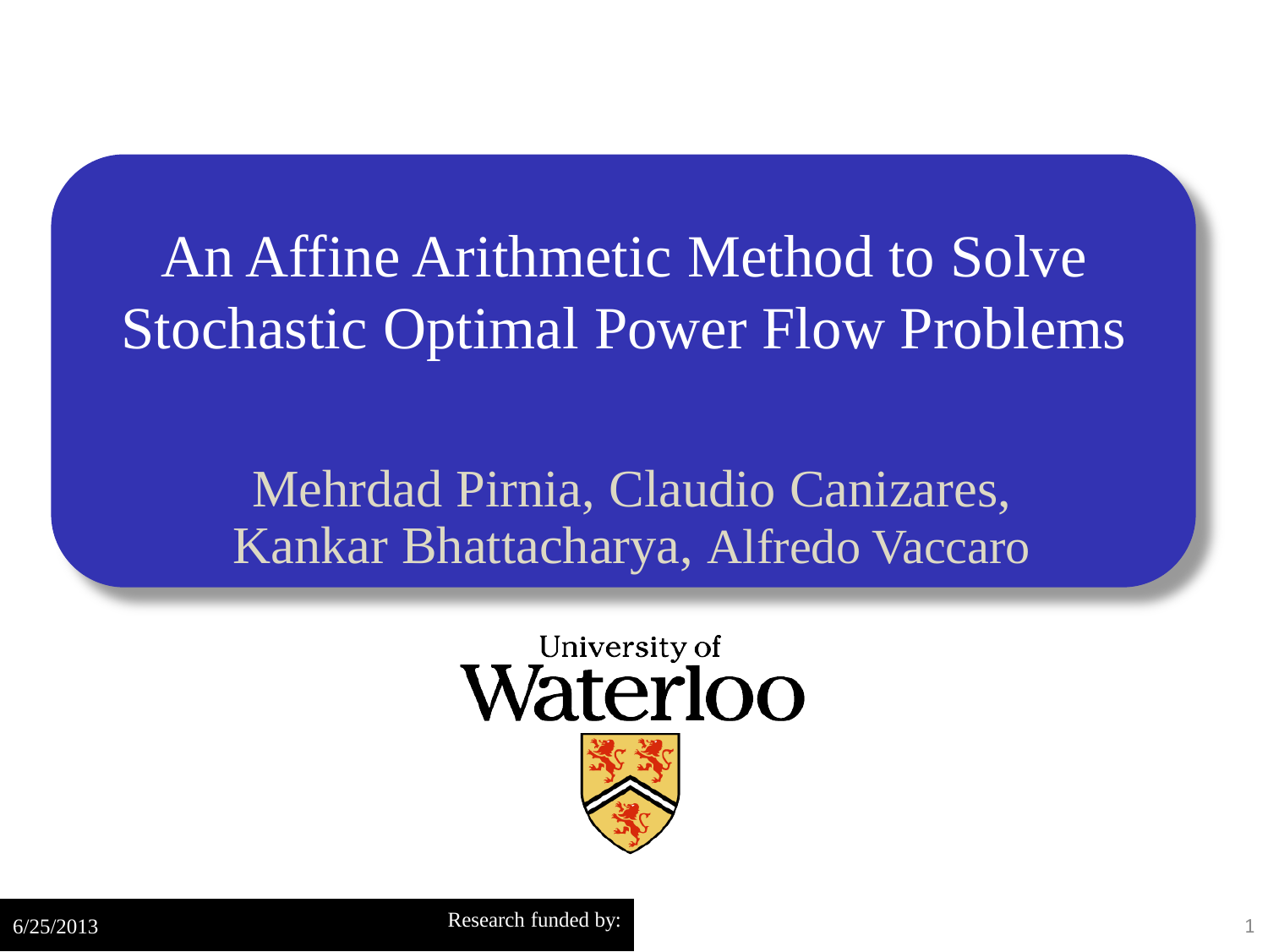# **Outline**

- **Introduction** 
	- Motivation
	- Research Objective
- **Background Review** 
	- Self Validated Computation Method
	- Interval Arithmetic
	- Affine Arithmetic
		- Affine Operations
		- Non-Affine Operations
- AA-based Optimal Power Flow
	- AA-based Mathematical Model
	- Contraction Method
- Results and Discussions
	- 30-bus Benchmark System
	- 1211-bus system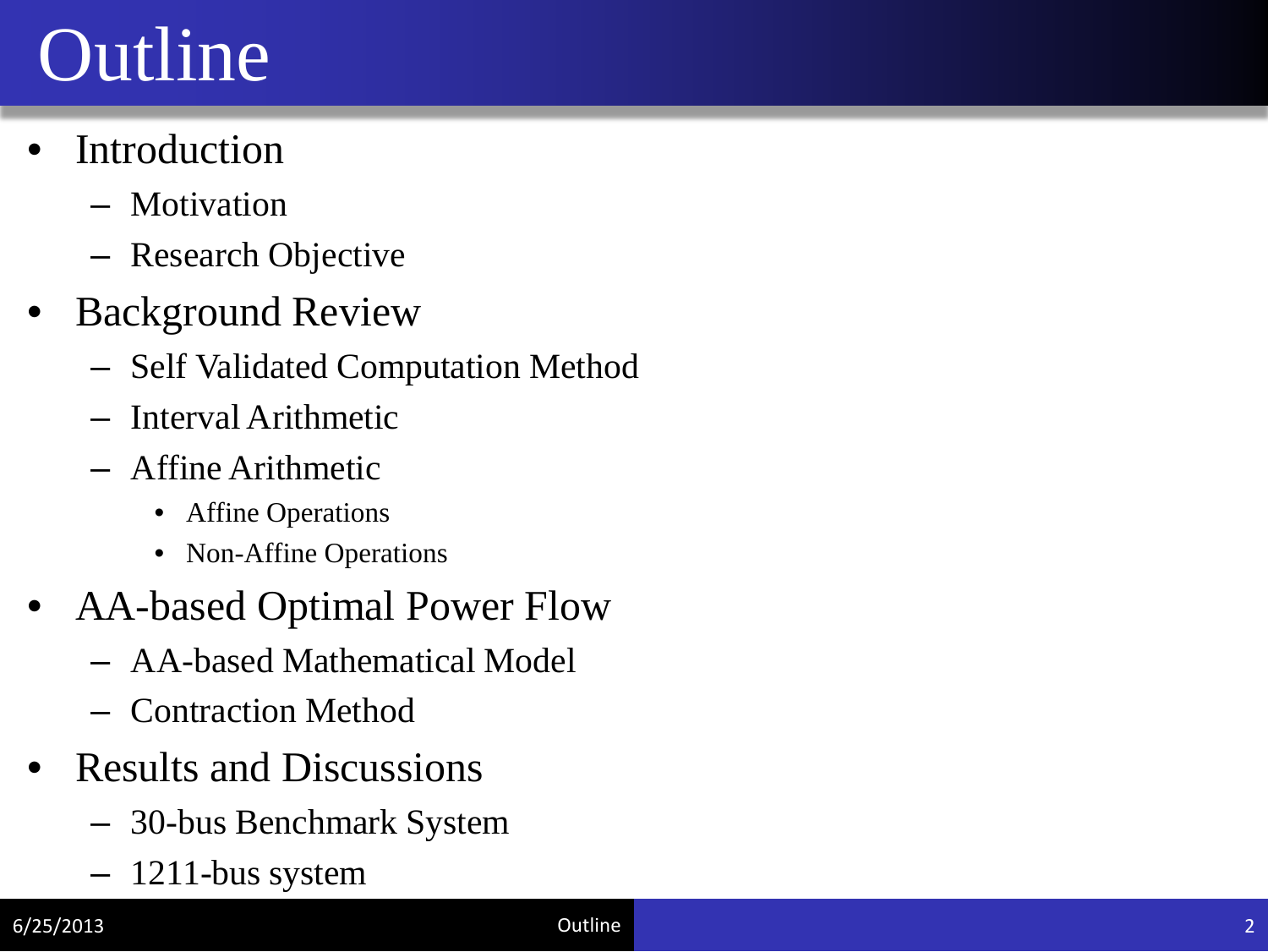### Motivation

- Increased focus on renewable generation and many concerns in planning and operation of modern power systems
- Margins of operations for thermal generators to provide system reliability and efficiency
- A wide variety of probabilistic methods to incorporate uncertainties due to renewable sources integration
	- Monte-Carlo Simulation (MCS)
	- Analytical Methods (Convolution methods)
	- Probabilistic Methods (PDF)
	- Self Validated Computation Methods (SVC)
		- Interval Arithmetic (IA)
		- Affine Arithmetic (AA)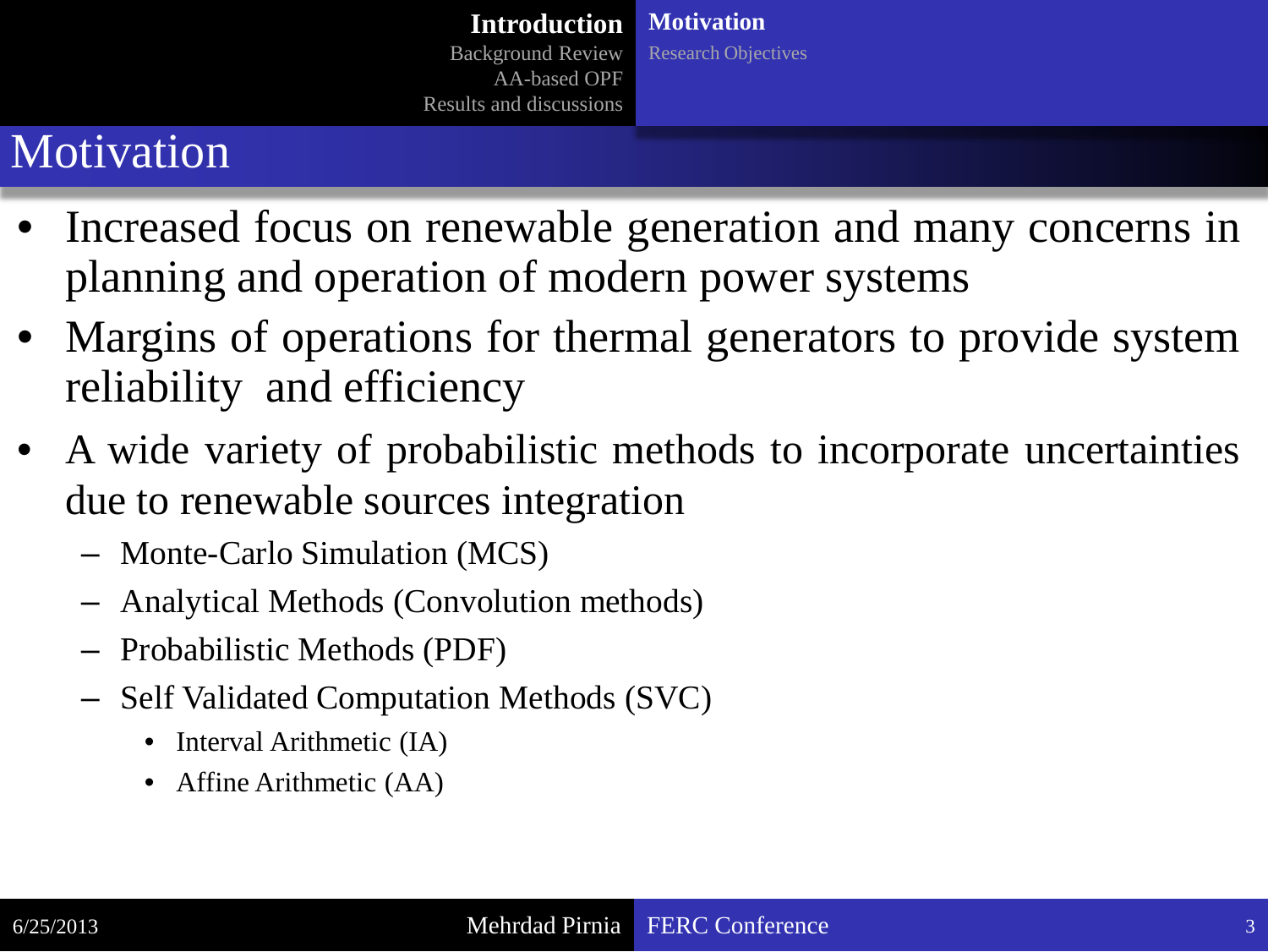### Research Objectives

- Develop an accurate and efficient AA-based OPF model to incorporate uncertainties in power systems.
	- Validate the AA-based operation system models with the MCS based method.
- Use the resulting AA based intervals to estimate the spinning reserve requirements in the presence of high DG penetration without PDFs.
- Test and validate the model on small and large systems.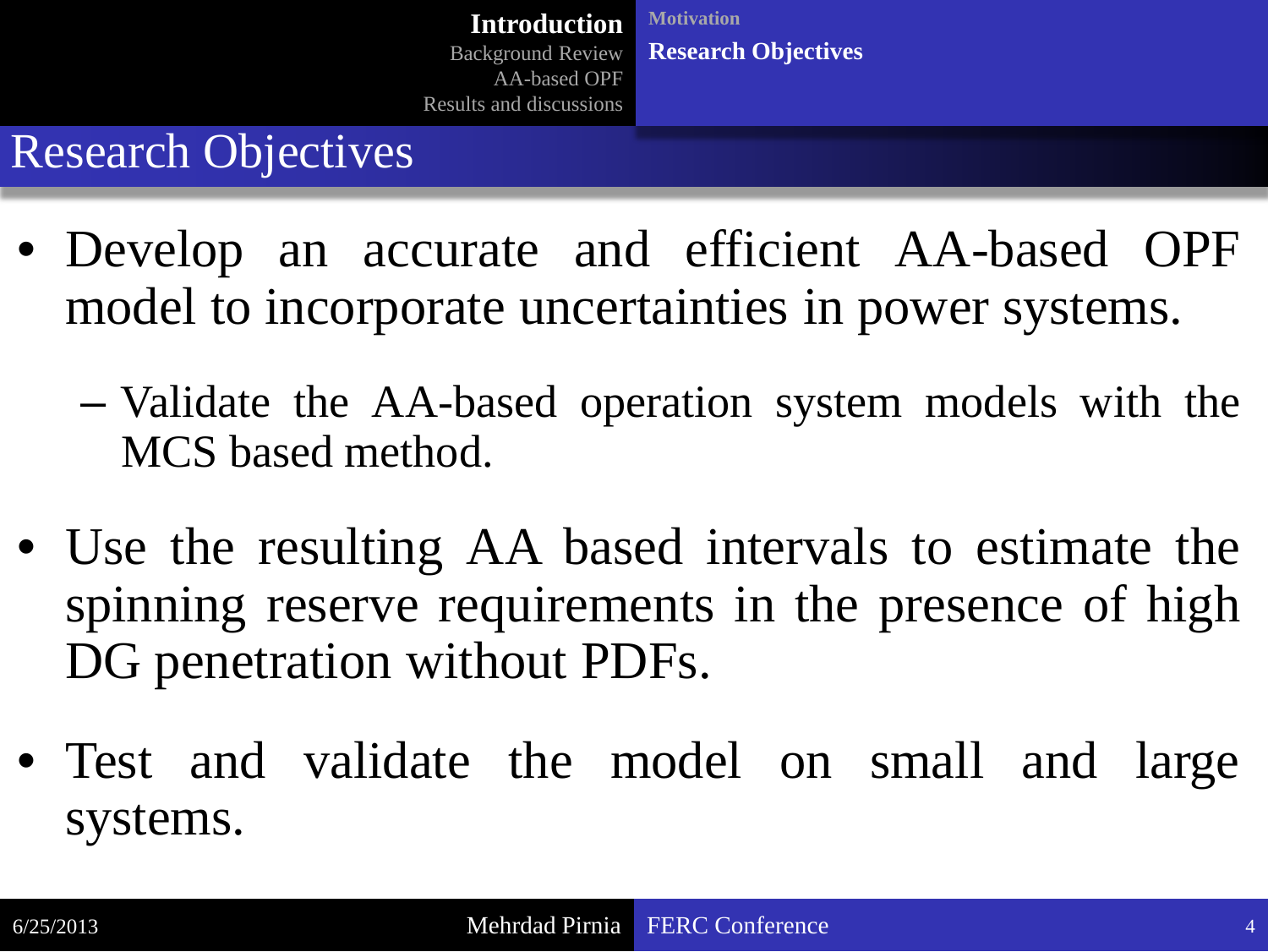Self-Validated Computation Method Interval Arithmetic Affine Arithmetic **Introduction Background Review** AA-based OPF Results and discussions

Self-Validated Computation Method

• Most of the uncertainty analysis techniques, such as the MCS method, only capture external uncertainties.

• SVC methods keep track of internal errors inherently.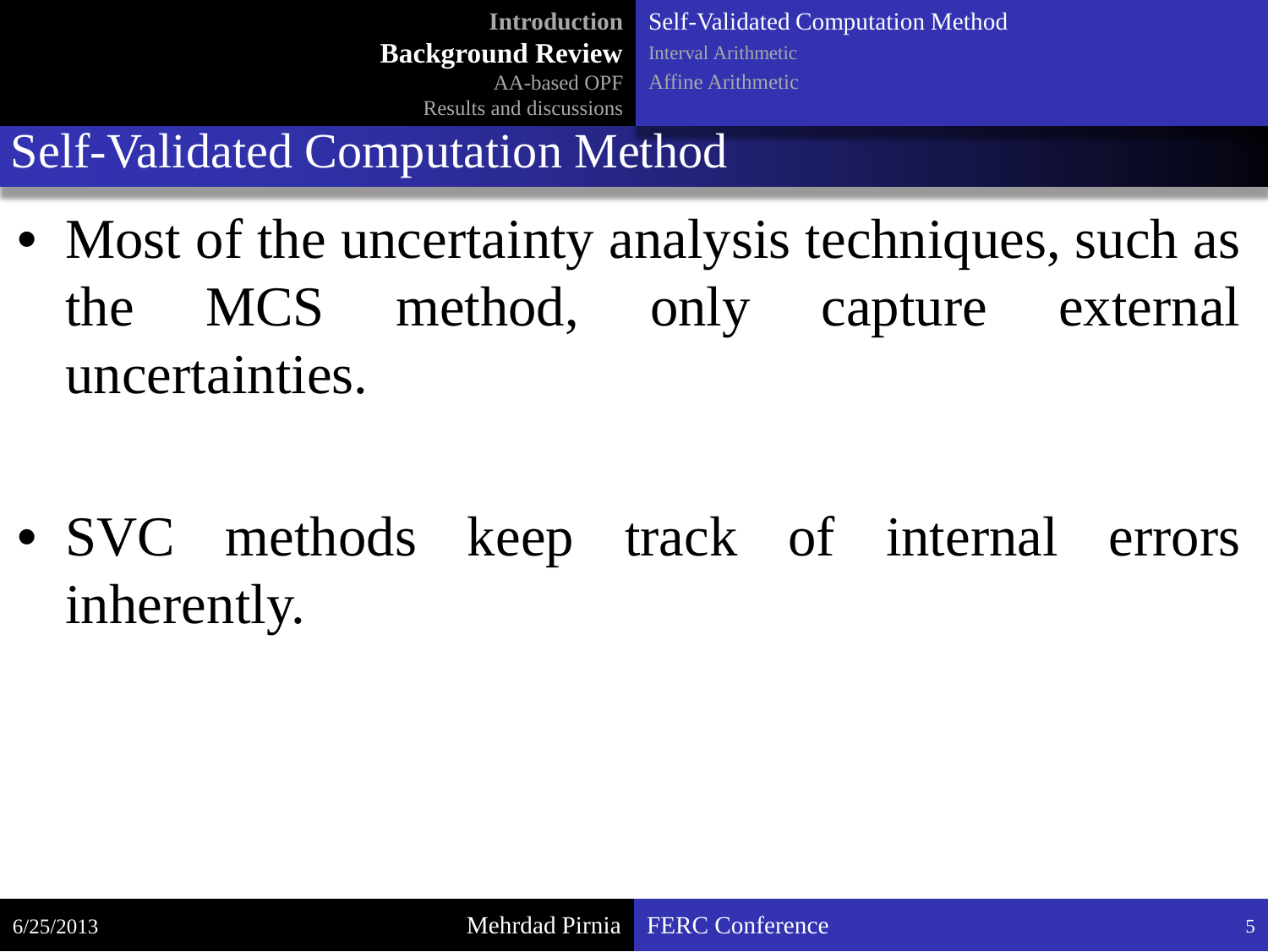Self-Validated Computation Method Interval Arithmetic Affine Arithmetic **Introduction Background Review** AA-based OPF Results and discussions

### SVC Methods: Interval Arithmetic (IA)

• Considers internal and external errors, and provids the most conservative bounds

$$
\hat{x} + \hat{y} = \left[ \underline{x} + \underline{y}, \overline{x} + \overline{y} \right]
$$

$$
\hat{x} - \hat{y} = \left[ \underline{x} - \overline{y}, \overline{x} - \underline{y} \right]
$$

$$
\hat{x} \cdot \hat{y} = \left[ \min \left\{ \underline{x}, \underline{y}, \underline{x}, \overline{y}, \overline{x}, \underline{y}, \overline{x}, \overline{y} \right\}, \max \left\{ \underline{x}, \underline{y}, \underline{x}, \overline{y}, \overline{x}, \underline{y}, \overline{x}, \overline{y} \right\} \right]
$$

$$
\frac{\hat{x}}{\hat{y}} = \left[ \underline{x}, \overline{x} \right] \cdot \left[ \frac{1}{\overline{y}}, \frac{1}{\overline{y}} \right]
$$

• Disadvantages of IA: Dependency problem Overflow problem Error explosion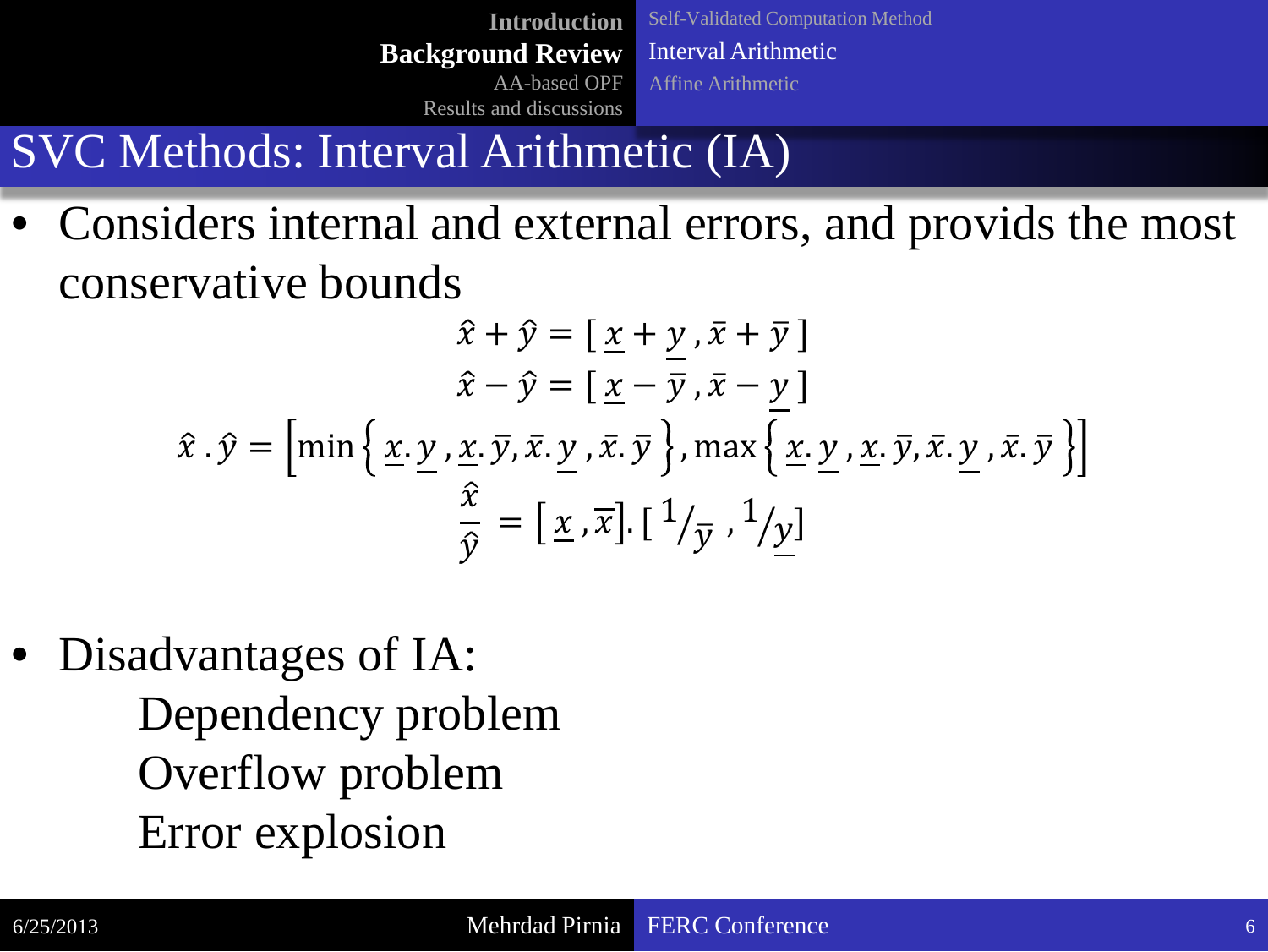Self-Validated Computation Method Interval Arithmetic Affine Arithmetic **Introduction Background Review** AA-based OPF Results and discussions

### SVC Methods: Affine Arithmetic (AA)

- It is an enhanced model for self validated numerical modeling, in which the quantities of interests presented as affine forms of certain primitive variables.
- It keeps track of correlations between computed and input quantities
- Affine representation of a value:

$$
\tilde{x} = x_0 + x_1 \varepsilon_1 + x_2 \varepsilon_2 + \dots + x_n \varepsilon_n
$$

Interval range:

$$
[\tilde{x}] = \left[x_0 - \sum_i |x_i|, x_0 + \sum_i |x_i|\right]
$$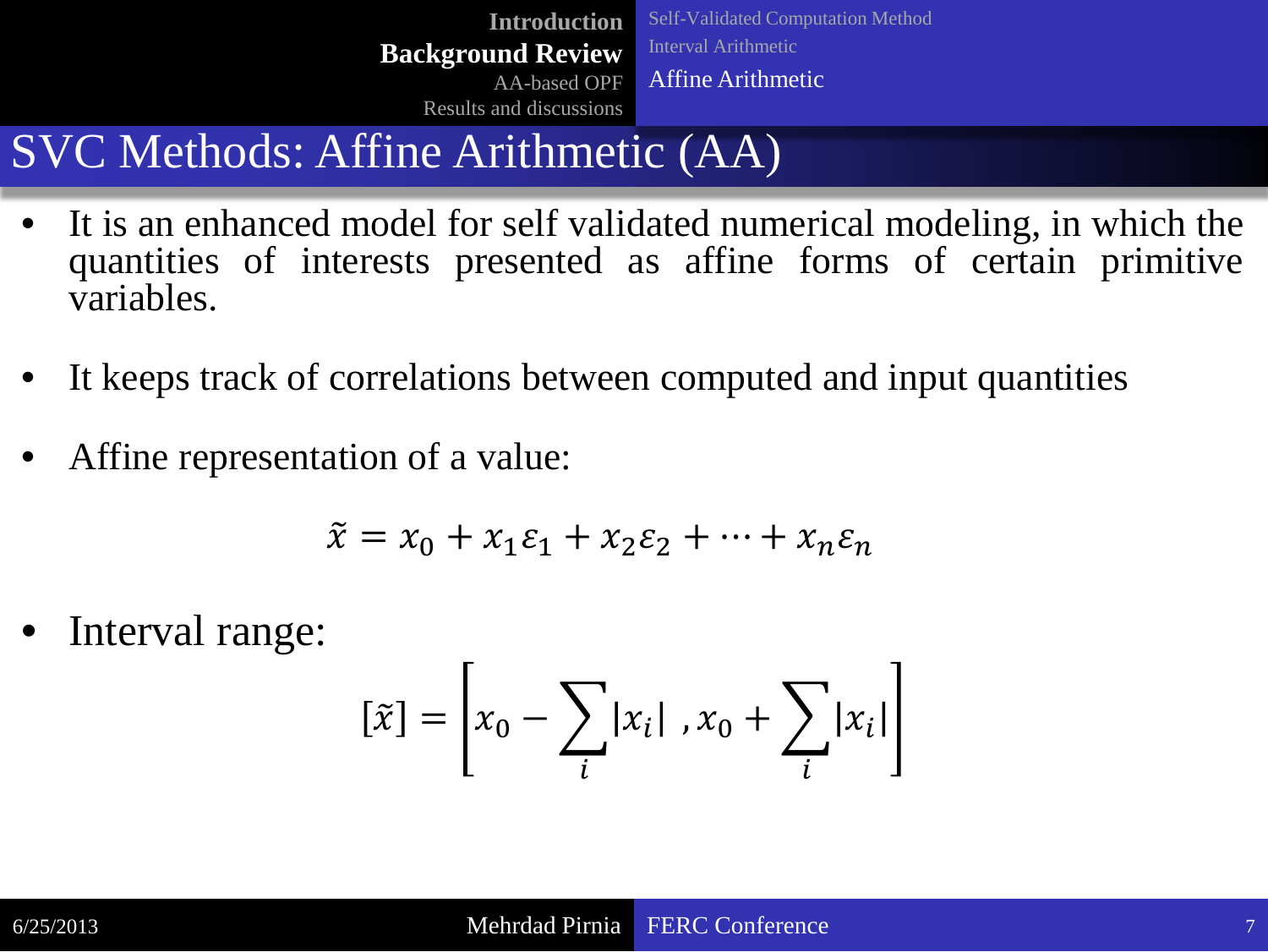Results and discussions

Self-Validated Computation Method Interval Arithmetic Affine Arithmetic

### AA vs. IA

$$
\tilde{x} = 10 + 2\varepsilon_1 + 1\varepsilon_2 - 1\varepsilon_4
$$
  

$$
\tilde{y} = 20 - 3\varepsilon_1 + 1\varepsilon_3 + 1\varepsilon_4
$$
  

$$
\hat{x} = [6, 14]
$$
  

$$
\hat{y} = [12, 28]
$$

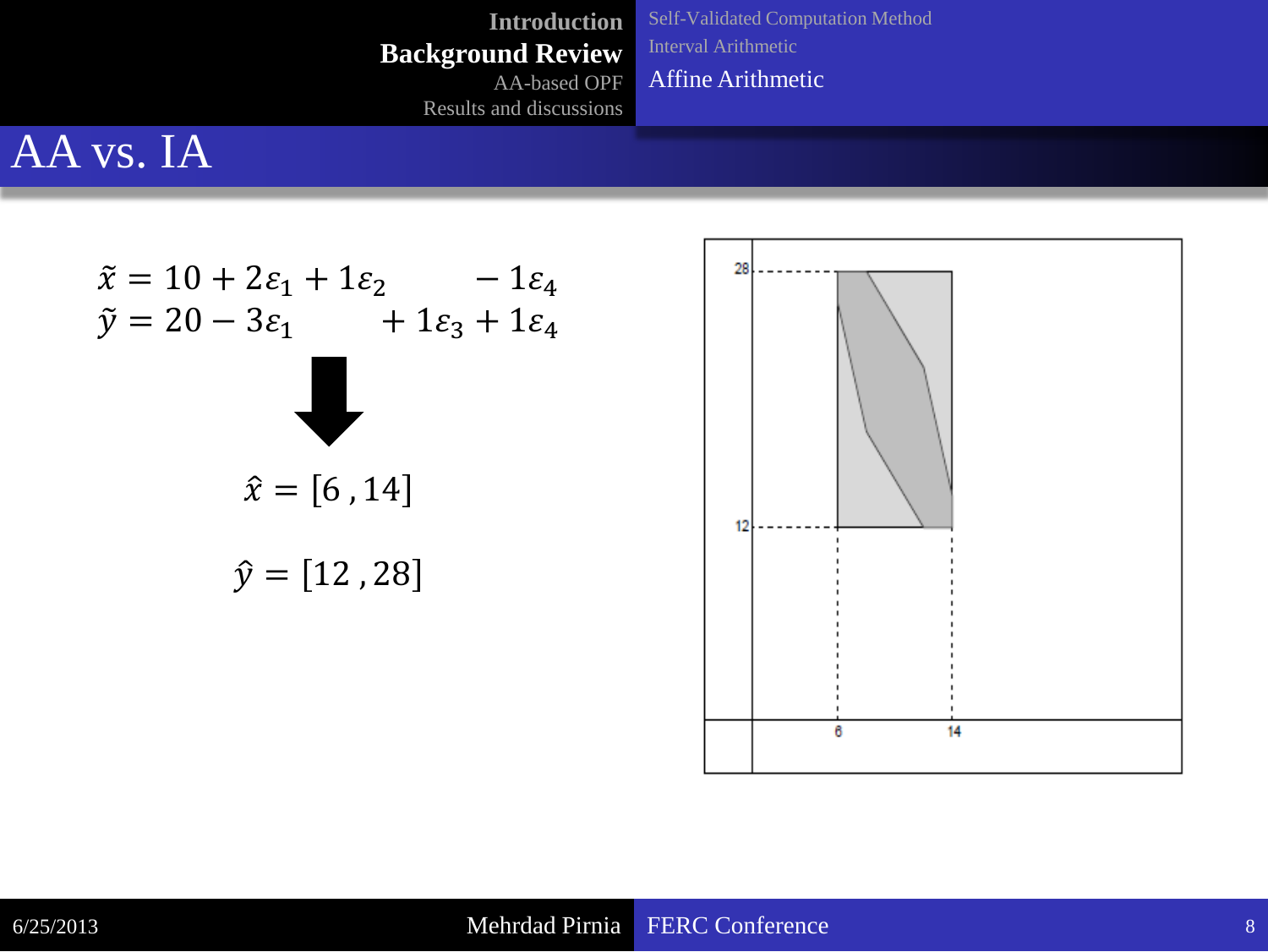**Introduction Background Review** AA-based OPF Self-Validated Computation Method Interval Arithmetic Affine Arithmetic

Results and discussions

### Basic Affine Operations

$$
z = f(x, y) \rightarrow \tilde{z} = \tilde{f}(\tilde{x}, \tilde{y})
$$

$$
\tilde{x} \pm \tilde{y} = (x_0 \pm y_0) + (x_1 \pm y_1)\varepsilon_1 + \dots + (x_n \pm y_n)\varepsilon_n
$$
  

$$
\alpha \tilde{x} = (\alpha x_0) + (\alpha x_1)\varepsilon_1 + (\alpha x_2)\varepsilon_2 + \dots + (\alpha x_n)\varepsilon_n
$$
  

$$
\tilde{x} \pm \varphi = (x_0 \pm \varphi) + x_1\varepsilon_1 + x_2\varepsilon_2 + \dots + x_n\varepsilon_n
$$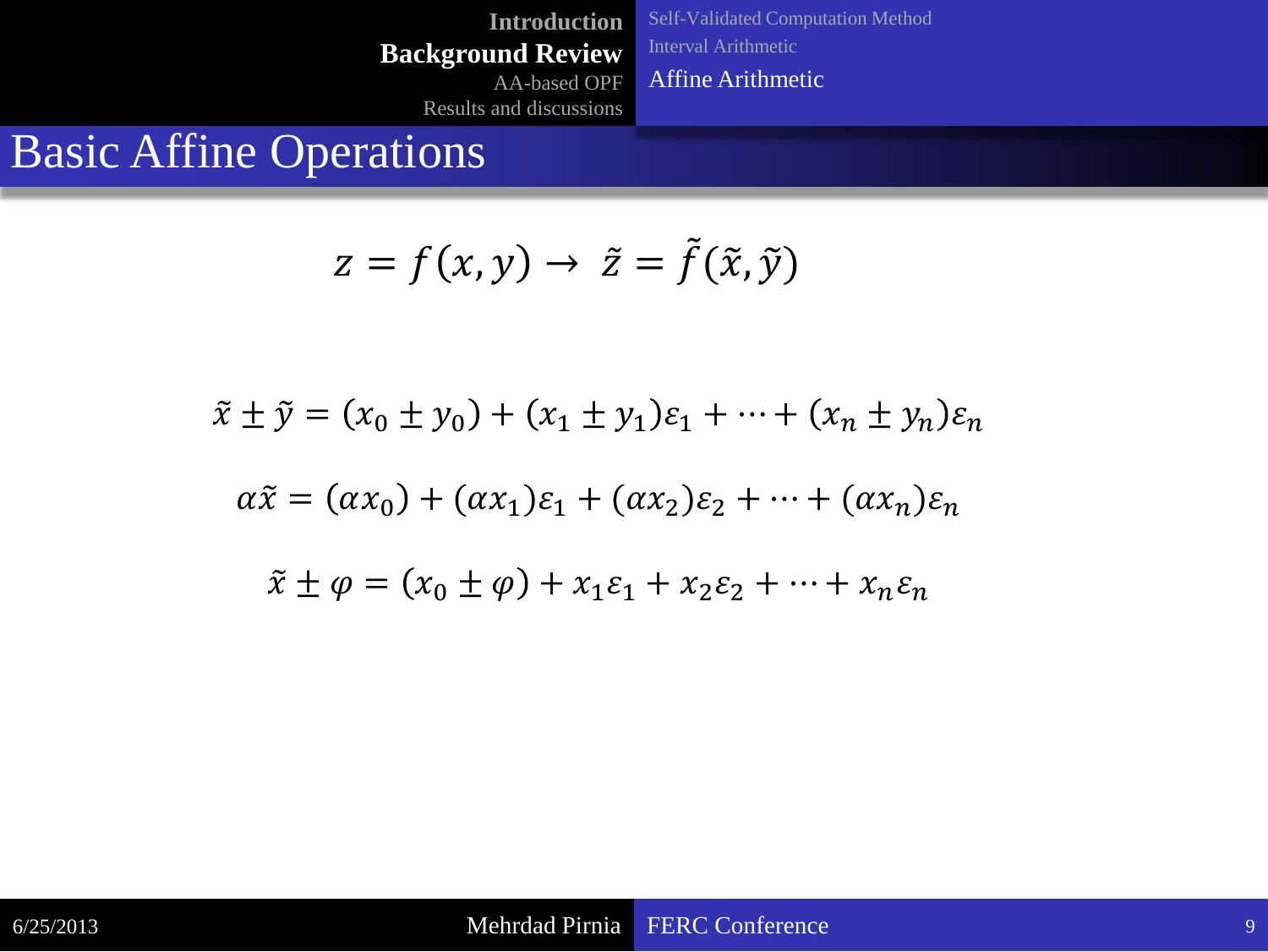Self-Validated Computation Method Interval Arithmetic Affine Arithmetic

Results and discussions

### Non-Affine Operations

$$
z = f(x, y) \rightarrow \tilde{z} = f(\tilde{x}, \tilde{y})
$$

$$
f^{*}(\varepsilon_{1}, ..., \varepsilon_{n}) = x_{0}y_{0} + \sum_{i=1}^{n} (x_{0} y_{i} + y_{0} x_{i}) \varepsilon_{i} + \sum_{i=1}^{n} x_{i} \varepsilon_{i} \sum_{i=1}^{n} y_{i} \varepsilon_{i}
$$

$$
\tilde{x}\tilde{y} = x_0 y_0 + \sum_{i=1}^n (x_0 y_i + y_0 x_i) \varepsilon_i + z_k \varepsilon_k
$$

$$
z_k = \sum_{i=1}^n |x_i| \sum_{i=1}^n |y_i|
$$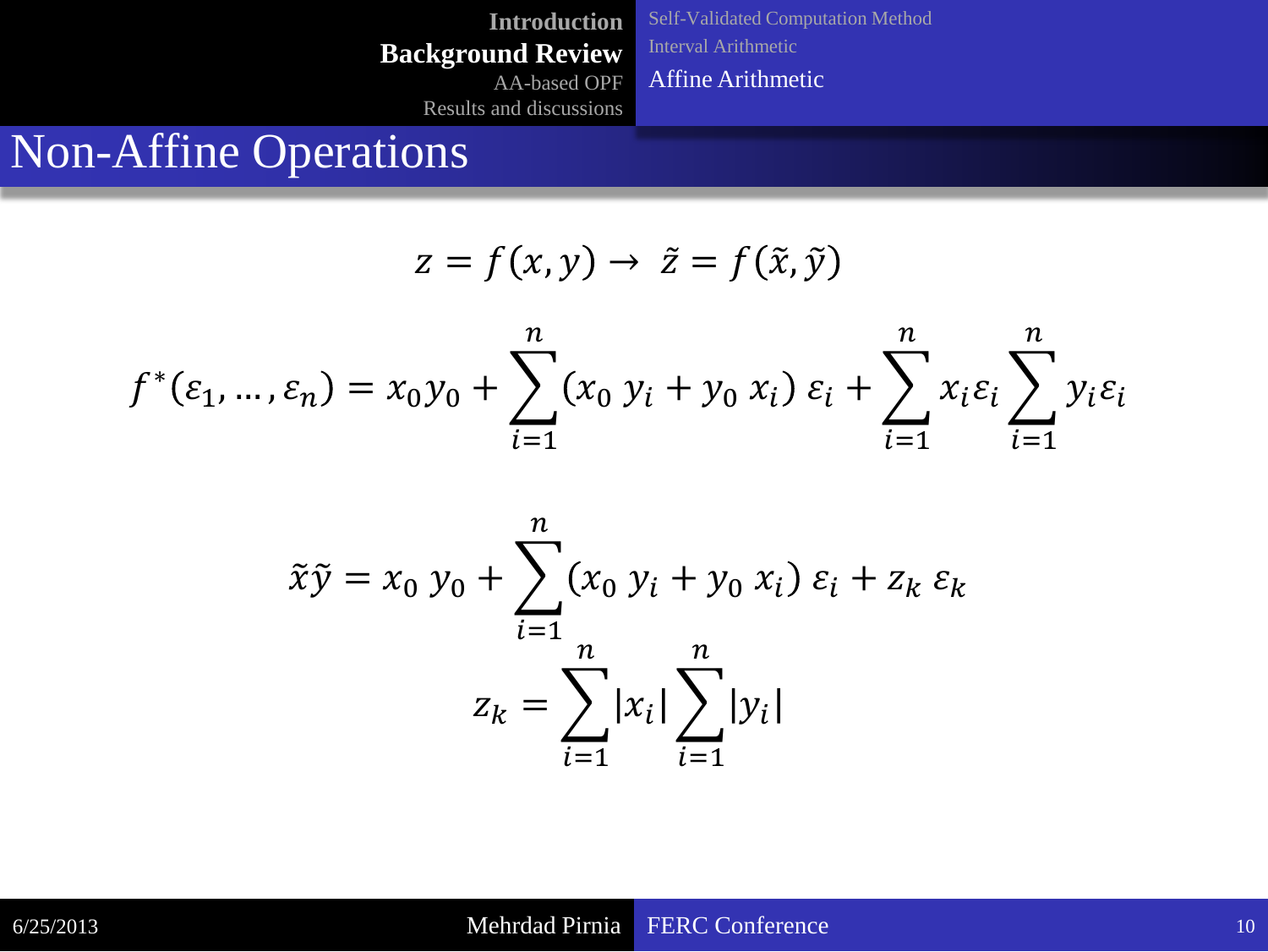**AA-based Mathematical Model Contraction Method**

Results and discussions

### AA-based OPF model

$$
\begin{aligned}\n\min \quad & F(\tilde{P}^G) = \sum_{i \in Gas} \alpha_i \tilde{P}_i^{G^2} + \beta_i \tilde{P}_i^G + c_i \\
\text{s.t.:} \quad & \Delta \tilde{P}_i \big( \tilde{e}_i, \tilde{f}_i, \tilde{I}_{r_i}, \tilde{I}_{im_i}, \tilde{P}_i^G, \tilde{P}_i^D \big) = 0 \qquad \forall i \in N \\
& \Delta \tilde{Q}_i \big( \tilde{e}_i, \tilde{f}_i, \tilde{I}_{r_i}, \tilde{I}_{im_i}, \tilde{Q}_i^G, \tilde{Q}_i^D \big) = 0 \qquad \forall i \in N \\
& |\tilde{V}_i|^2 = \tilde{e}_i^2 + \tilde{f}_i^2 \qquad \forall i \in N \\
& P_i^{min} \leq \tilde{P}_i^G \leq P_i^{max} \qquad \forall i \in NPG \\
& Q_i^{min} \leq \tilde{Q}_i^G \leq Q_i^{max} \qquad \forall i \in NPG \\
& I_{ij}^{min} \leq \tilde{I}_{ij} \leq I_{ij}^{max} \qquad \forall ij \in L \\
& V_i^{min} \leq |\tilde{V}_i| \leq V_i^{max} \qquad \forall i \in N\n\end{aligned}
$$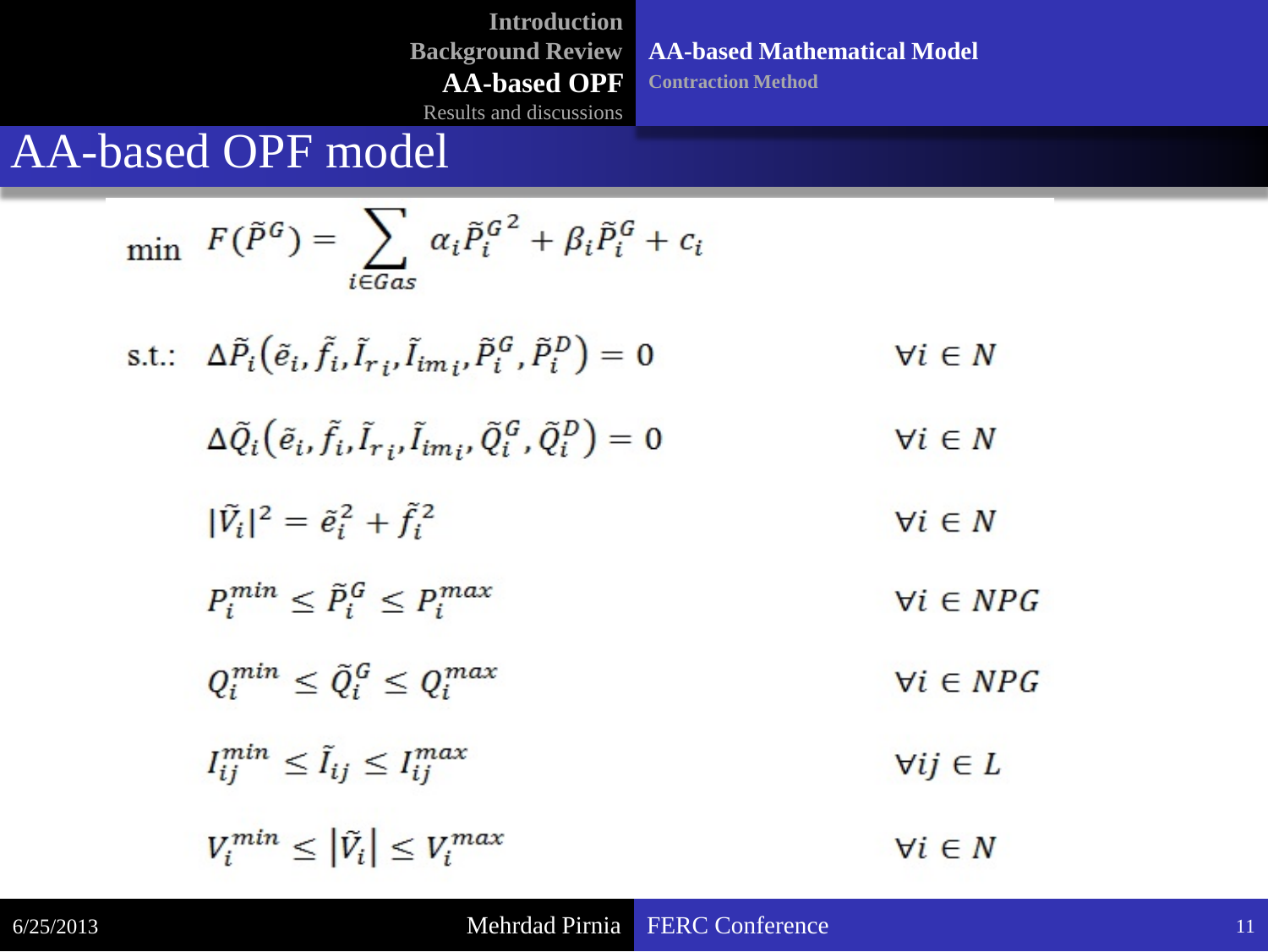**AA-based Mathematical Model**

**Contraction Method**

Results and discussions

### AA-based OPF model

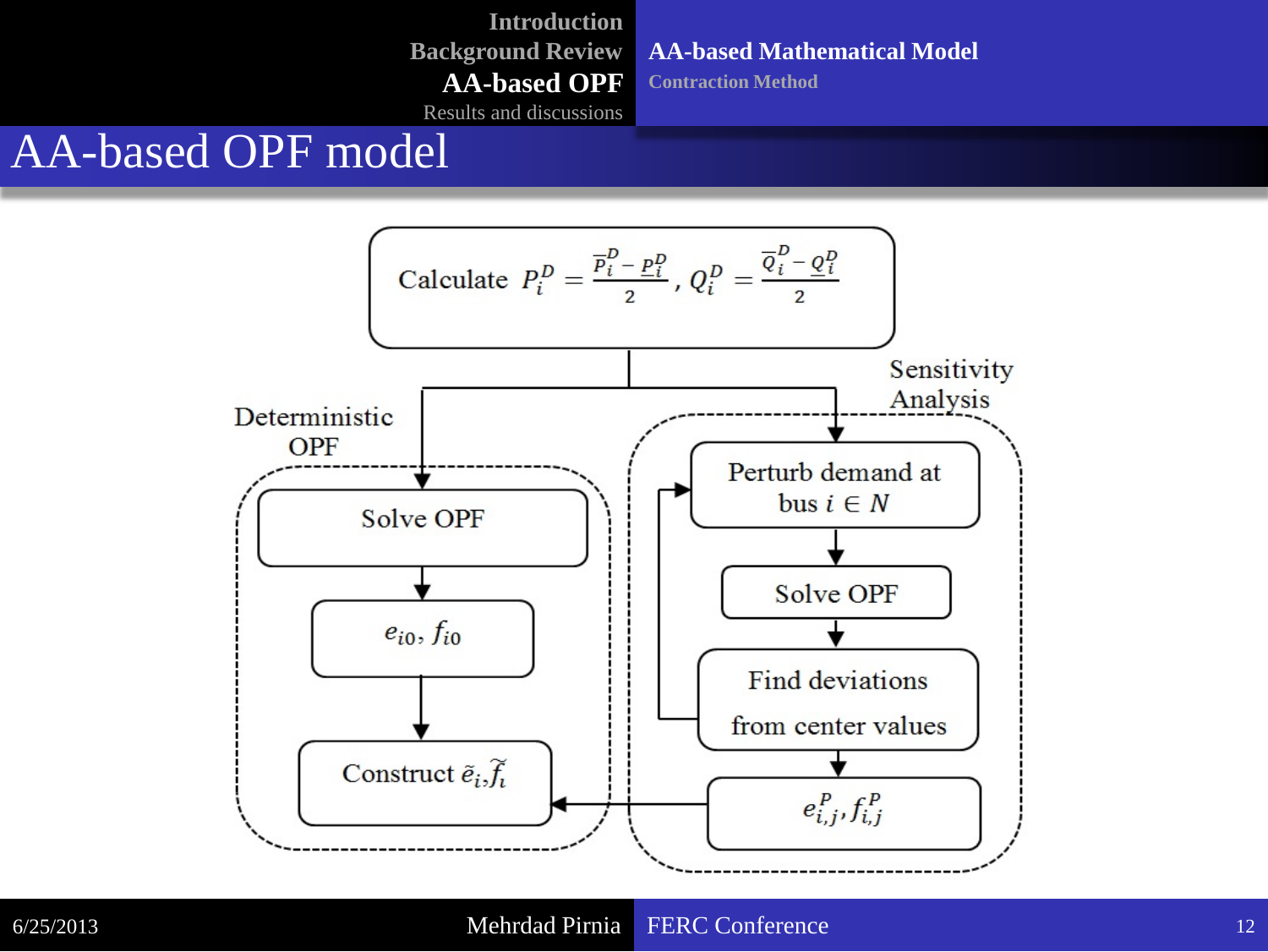**AA-based Mathematical Model**

**Contraction Method**

Results and discussions

Bus Voltage Components in AA Form

$$
\tilde{e}_i = e_{i0} + \sum_{j \in N} e_{i,j}^P \varepsilon_{P_j^D} + \sum_{j \in N} e_{i,j}^Q \varepsilon_{Q_j^D}
$$

$$
\forall i \in N
$$

 $f_i = f_{i0} + \sum_{i} f_{i,j}^P \varepsilon_{p_j^1}$  $\frac{\boldsymbol{\nu}}{\boldsymbol{\cdot}}$ JEN  $+\sum_i f_{i,j}^Q \varepsilon_{Q_j^L}$  $\frac{\boldsymbol{\nu}}{\boldsymbol{\mu}}$ JEN  $\forall i \in N$ 

$$
e_{i,j}^P = \frac{\partial e_i}{\partial P_j^D} \bigg|_0 \approx \frac{e_i^N - e_i^0}{\Delta P_j^D}
$$
\n
$$
e_{i,j}^Q = \frac{\partial e_i}{\partial Q_j^D} \bigg|_0 \approx \frac{e_i^N - e_i^0}{\Delta Q_j^D}
$$
\n
$$
f_{i,j}^P = \frac{\partial f_i}{\partial P_j^D} \bigg|_0 \approx \frac{f_i^N - f_i^0}{\Delta P_j^D}
$$
\n
$$
f_{i,j}^Q = \frac{\partial f_i}{\partial Q_j^D} \bigg|_0 \approx \frac{f_i^N - f_i^0}{\Delta Q_j^D}
$$
\n
$$
V_{i,j} \in N
$$
\n
$$
V_{i,j} \in N
$$

6/25/2013 **Mehrdad Pirnia FERC Conference** 13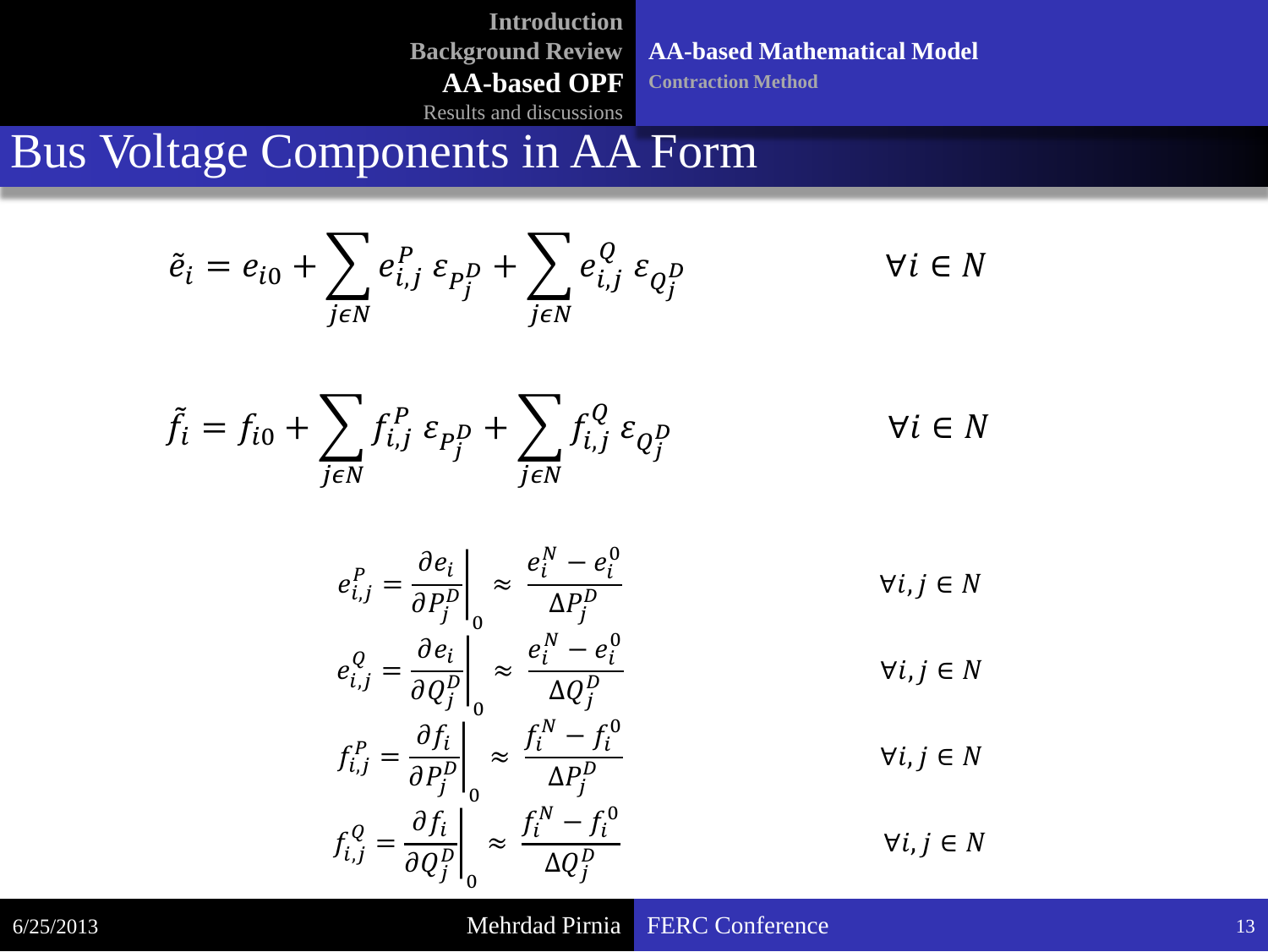**Introduction Background Review AA-based OPF**  Results and discussions

**AA-based Mathematical Model**

**Contraction Method**

Affine Real and Reactive Power

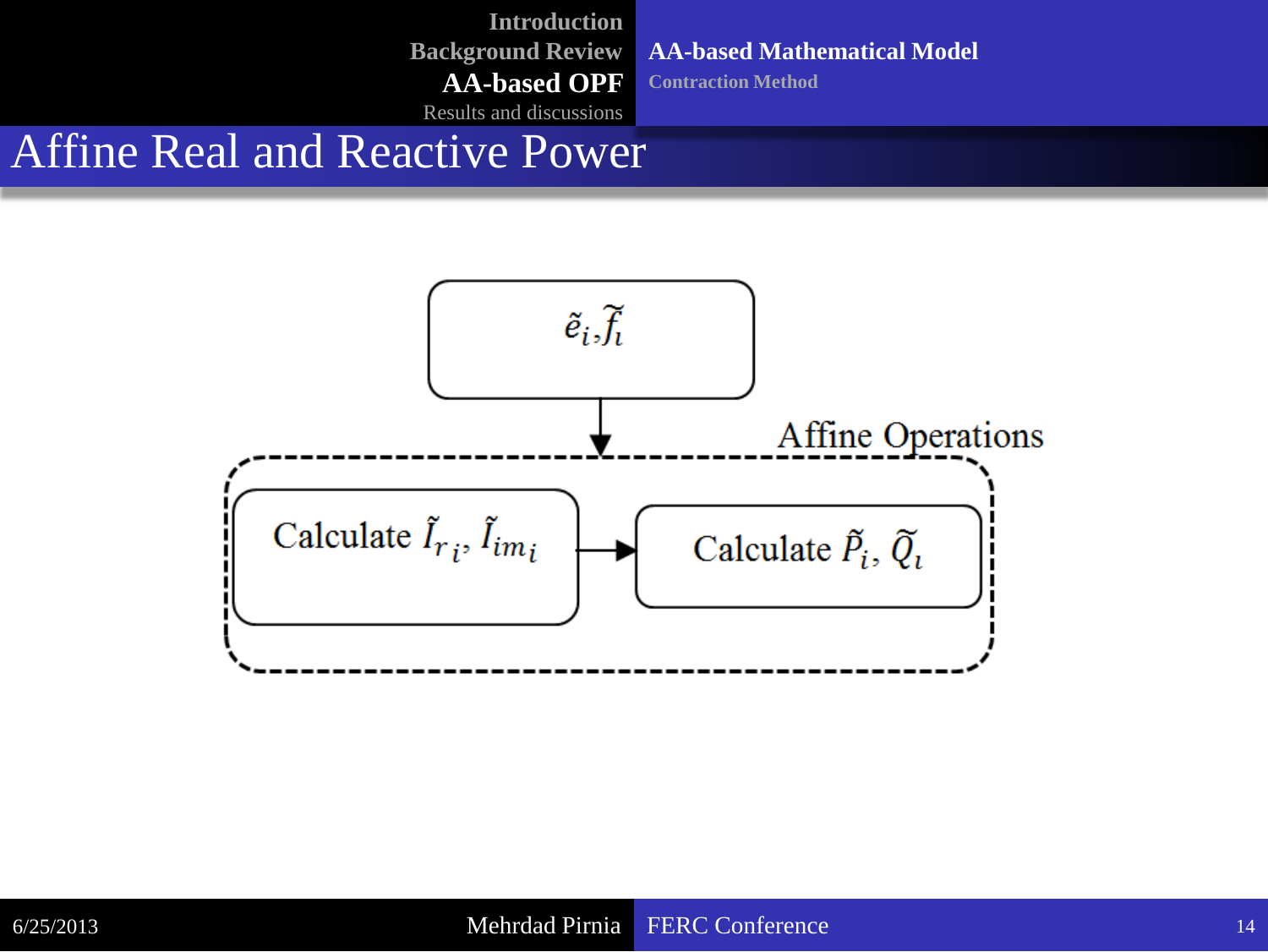**Introduction Background Review AA-based OPF**  Results and discussions

**AA-based Mathematical Model Contraction Method**

Affine Real and Reactive Power

Reactive power  $\tilde{P}$  and  $\tilde{Q}$  are calculated as follows:

 $\ddot{P} = \tilde{e} \, \tilde{I}_r + f \, \tilde{I}_{im}$  $\tilde{Q} = f \tilde{I}_r - \tilde{e} \tilde{I}_{im}$ 

 $\overline{P}_i$  and  $\overline{Q}_i$  have the following affine forms:

$$
\widetilde{P}_i = P_{i,0} + \sum_j P_{i,j}^P \varepsilon_{P_j^D} + \sum_j P_{i,j}^Q \varepsilon_{Q_j^D} + P_i^T \varepsilon_{T_i}
$$

$$
\widetilde{Q}_i = Q_{i,0} + \sum_j Q_{i,j}^P \varepsilon_{P_j^D} + \sum_j Q_{i,j}^Q \varepsilon_{Q_j^D} + Q_i^T \varepsilon_{T_i}
$$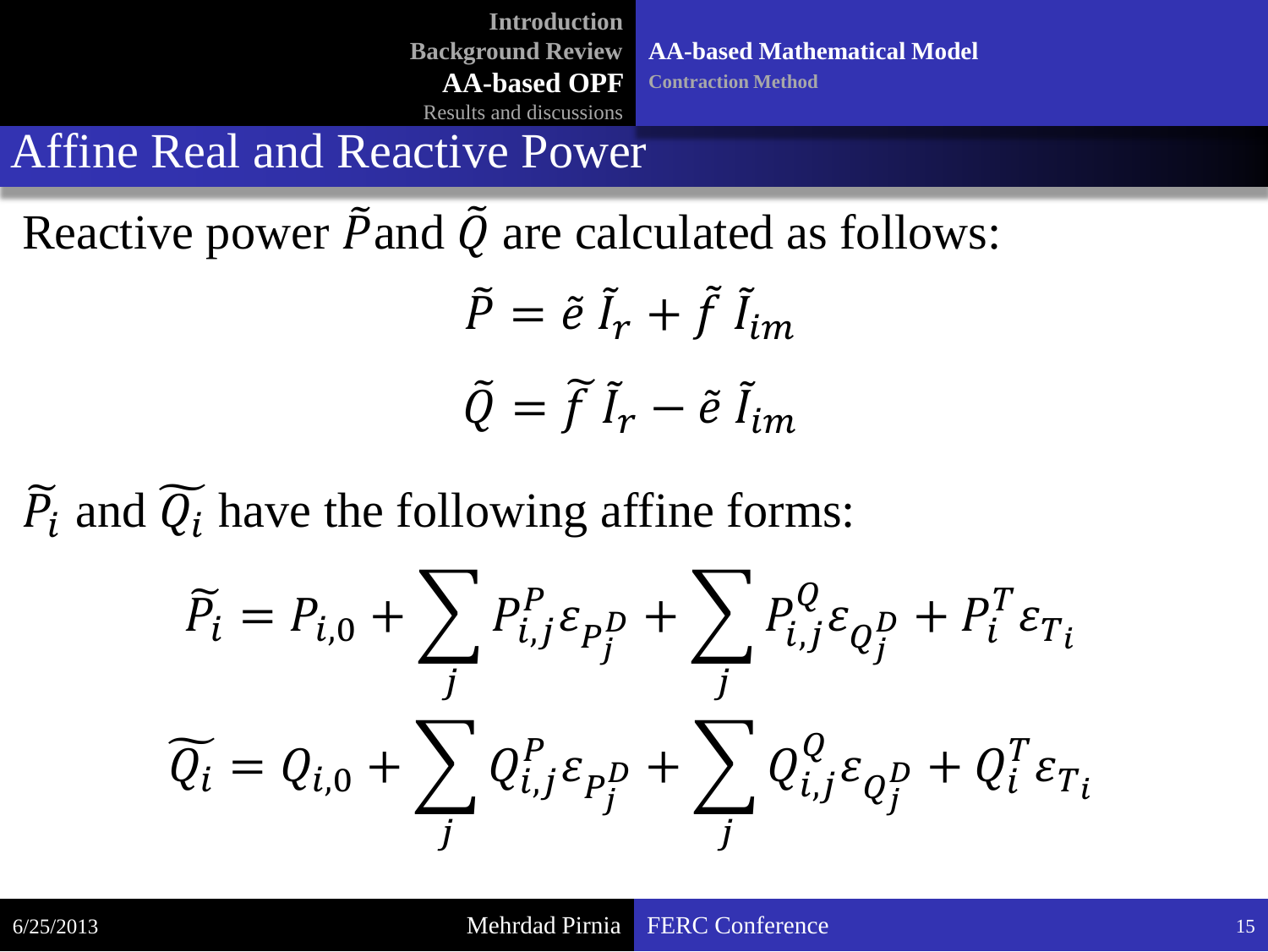**AA-based Mathematical Model**

#### **Contraction Method**

Results and discussions

### Contraction Method

$$
\begin{aligned}\n\min \quad & \tilde{F}\left(\varepsilon_{P_j^D}, \varepsilon_{Q_j^D}\right) \\
\text{s.t.:} \quad & \Delta \tilde{P}_i\left(\varepsilon_{P_j^D}, \varepsilon_{Q_j^D}\right) = 0 \\
& \Delta \tilde{Q}_i\left(\varepsilon_{P_j^D}, \varepsilon_{Q_j^D}\right) = 0 \\
& \qquad \forall i \in N \\
P_i^{\min} \leq \tilde{P}_i\left(\varepsilon_{P_j^D}, \varepsilon_{Q_j^D}\right) \leq P_i^{\max} \\
& \qquad \forall i \in N \quad \forall i \in N \quad \forall i \in N \quad \forall i \in N \quad \forall i \in N \quad \forall i \in N \quad \forall i \in N \quad \forall i \in N \quad \forall i \in N \quad \forall i \in N \quad \forall i \in N \quad \forall i \in N \quad \forall i \in N \quad \forall i \in N \quad \forall i \in N \quad \forall i \in N \quad \forall i \in N \quad \forall i \in N \quad \forall i \in N \quad \forall i \in N \quad \forall i \in N \quad \forall i \in N \quad \forall i \in N \quad \forall i \in N \quad \forall i \in N \quad \forall i \in N \quad \forall i \in N \quad \forall i \in N \quad \forall i \in N \quad \forall i \in N \quad \forall i \in N \quad \forall i \in N \quad \forall i \in N \quad \forall i \in N \quad \forall i \in N \quad \forall i \in N \quad \forall i \in N \quad \forall i \in N \quad \forall i \in N \quad \forall i \in N \quad \forall i \in N \quad \forall i \in N \quad \forall i \in N \quad \forall i \in N \quad \forall i \in N \quad \forall i \in N \quad \forall i \in N \quad \forall i \in N \quad \forall i \in N \quad \forall i \in N \quad \forall i \in N \quad \forall i \in N \quad \forall i \in N \quad \forall i \in N \quad \forall i \in N \quad \forall i \in N \quad \forall i \in N \quad \forall i \in N \quad \forall i \in N \quad \forall i \in N \quad \forall i \in N \quad \forall i \in N \quad \forall i \in N \quad \forall i \in N \quad \forall i \in N \quad \forall i \in N \quad \forall i \in N \quad \forall i \in N \quad \forall i \in N \quad \forall i \in N \quad \forall i
$$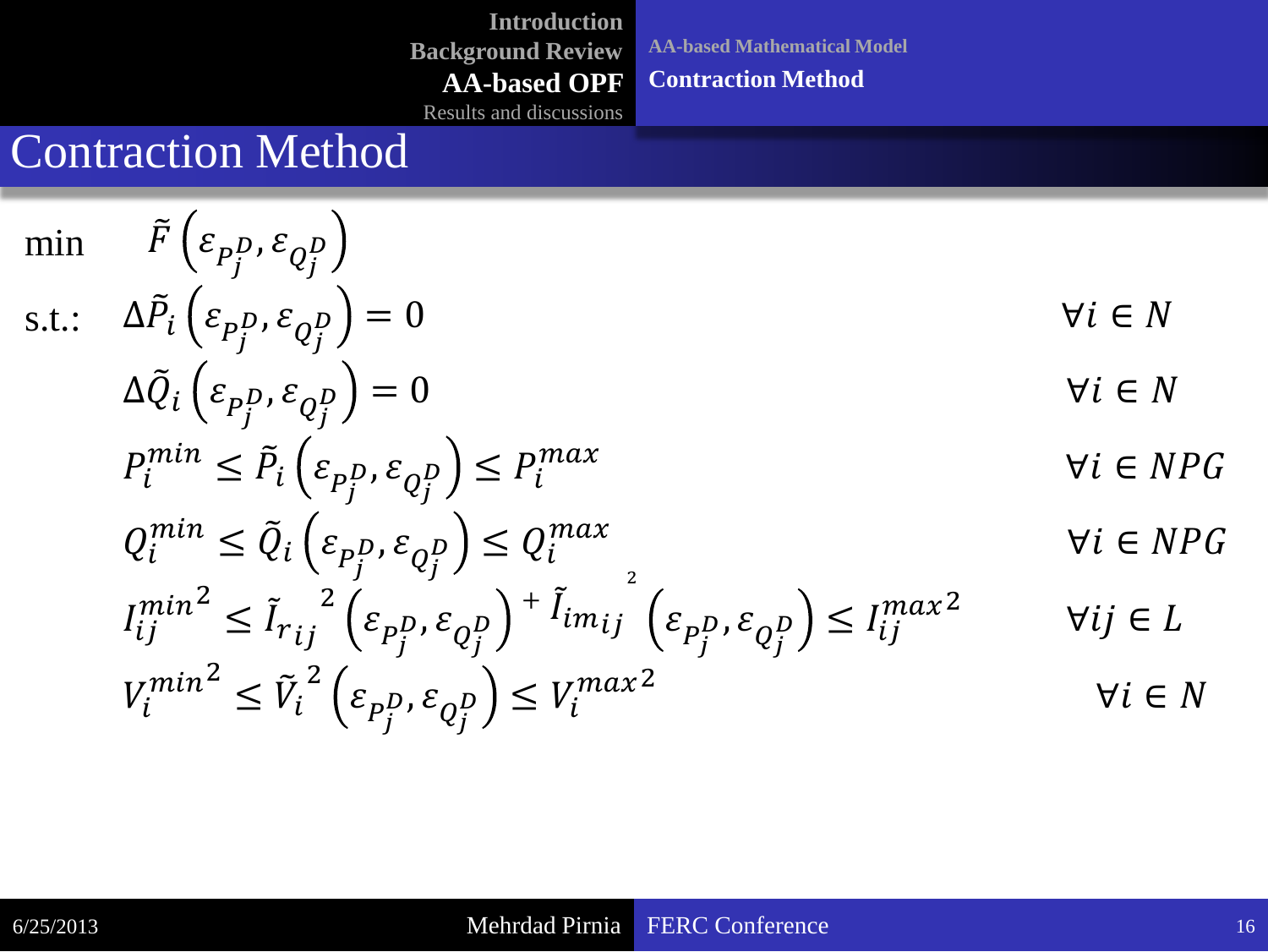**AA-based Mathematical Model Contraction Method**

Results and discussions

### Contraction Method

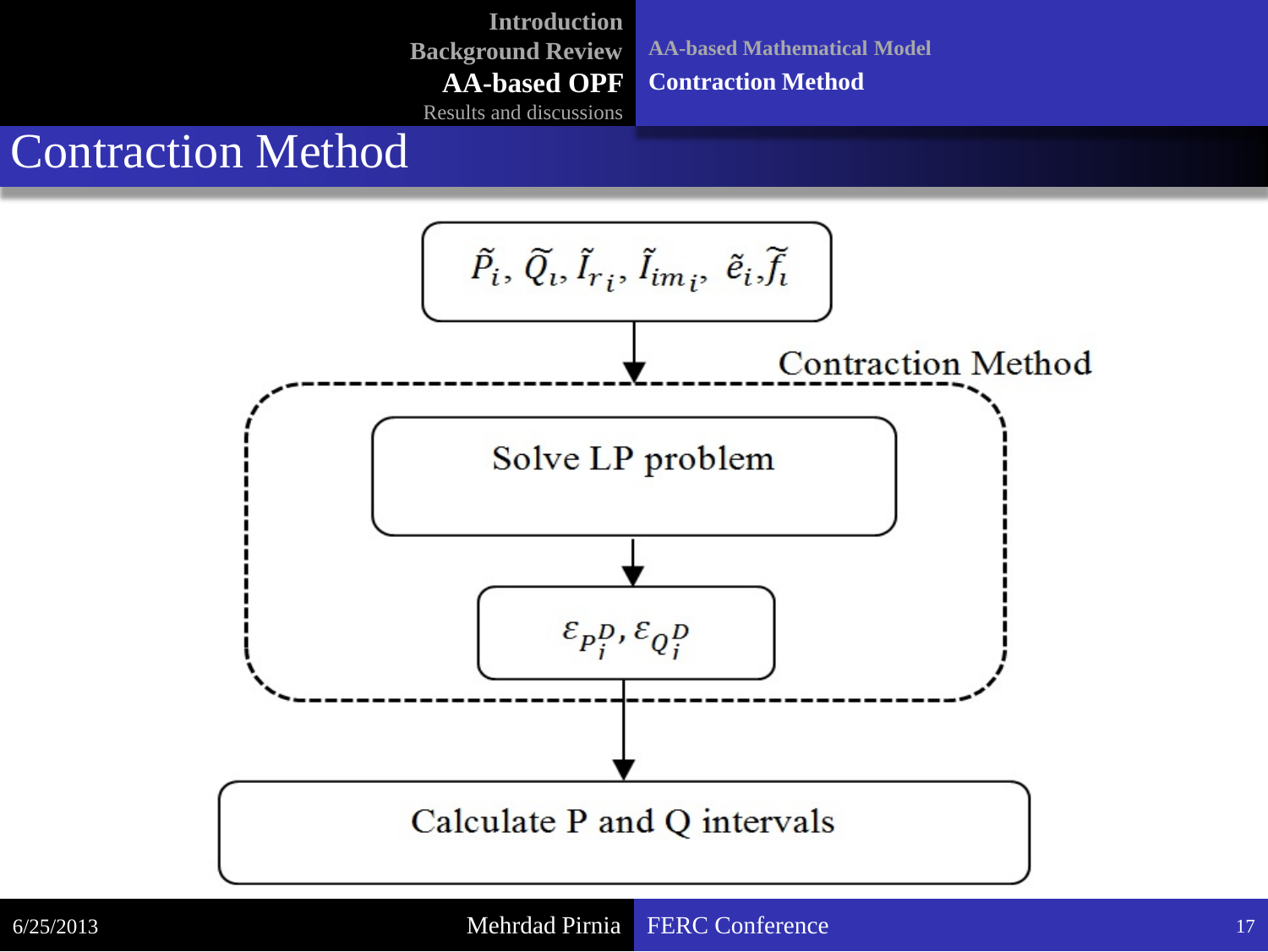**Introduction Background Review AA-based OPF Results and discussions 30-bus Benchmarking System** Large real system

### Contraction Method

- AA is implemented in GAMS, for IEEE 30-bus benchmark system and a real 1211-bus European system.
- Results are compared with Monte-Carlo simulation.
- MCS uses:
	- 3000 iterations
	- Uniform distribution

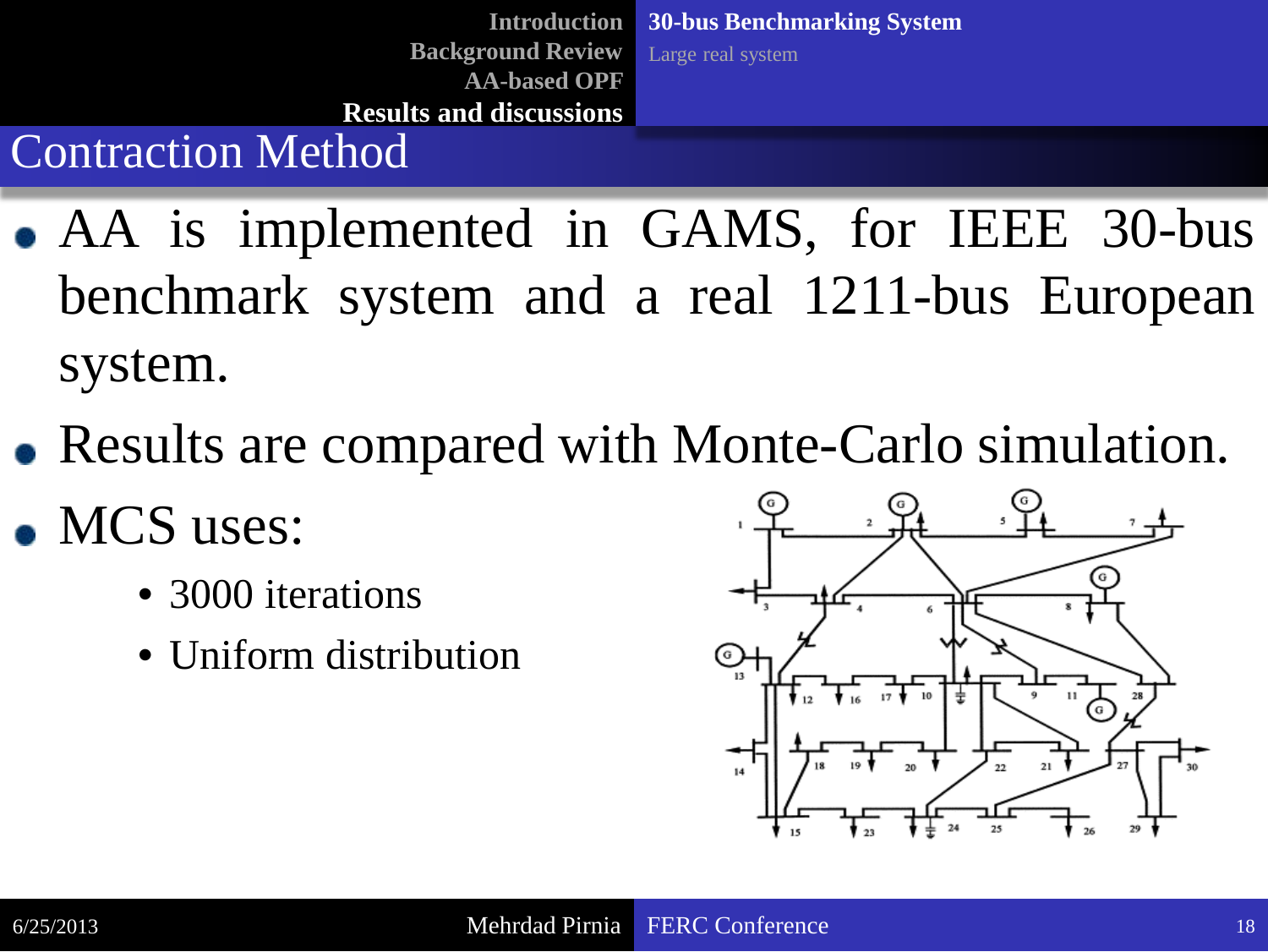AA v.s. MCS Real and Reactive Power Ranges **Introduction Background Review AA-based OPF Results and discussions 30-bus Benchmarking System** Large real system

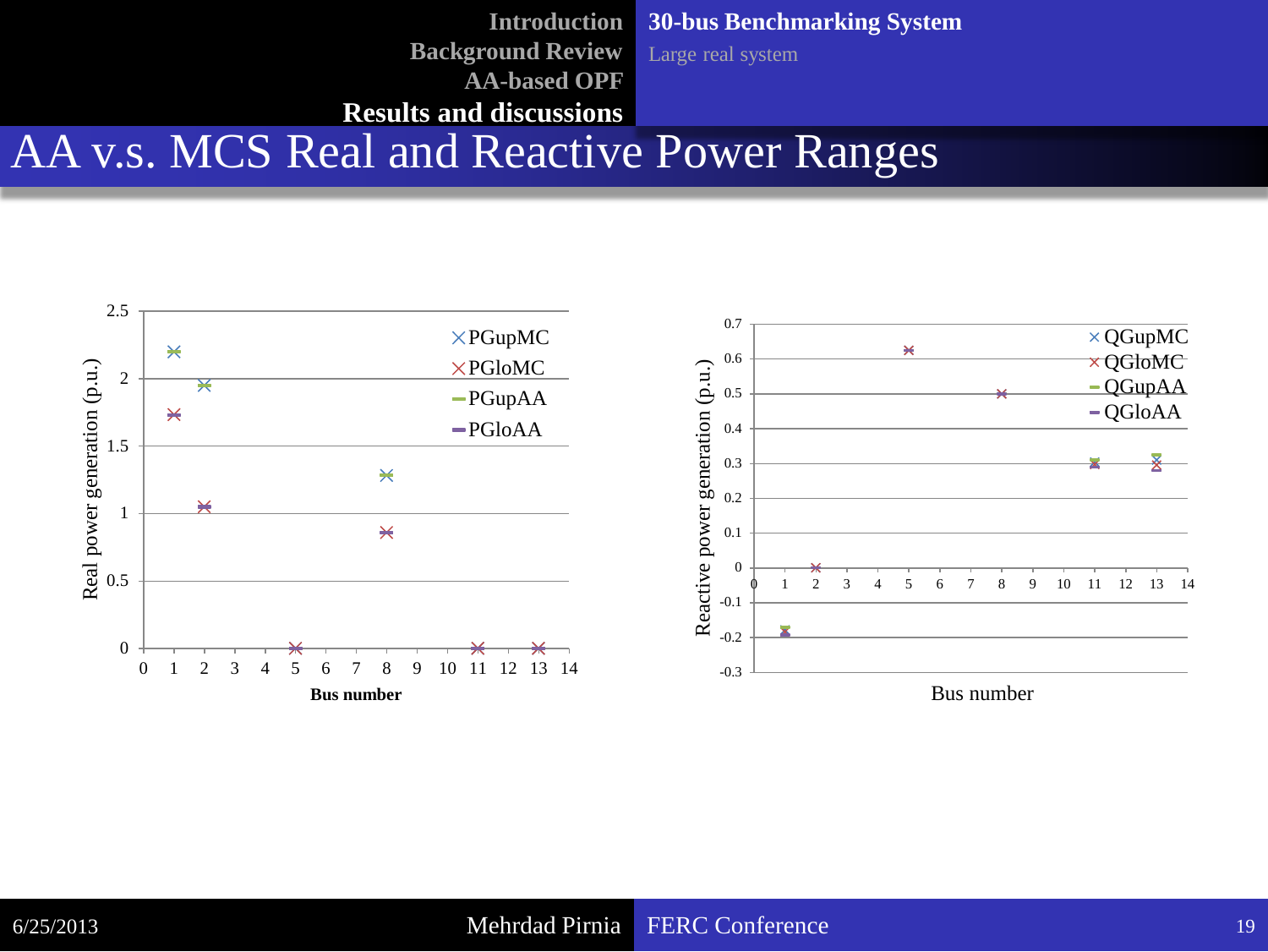AA v.s. MCS Bus Voltage Magnitude Intervals **30-bus Benchmarking System** Large real system **Introduction Background Review AA-based OPF Results and discussions** 



Bus number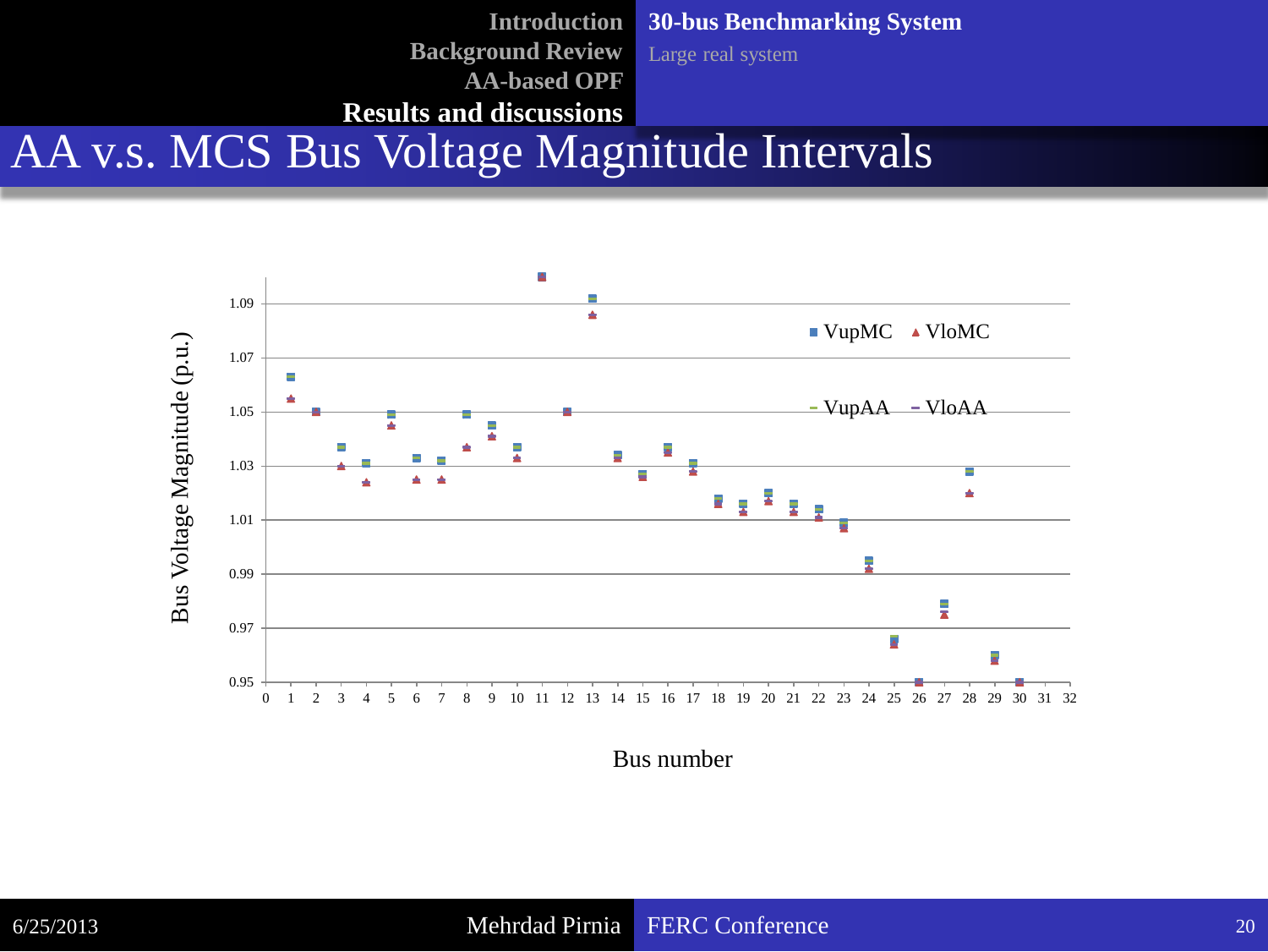AA v.s. MCS Real and Reactive Power (Thermals) **30-bus Benchmarking System Large real system Introduction Background Review AA-based OPF Results and discussions** 

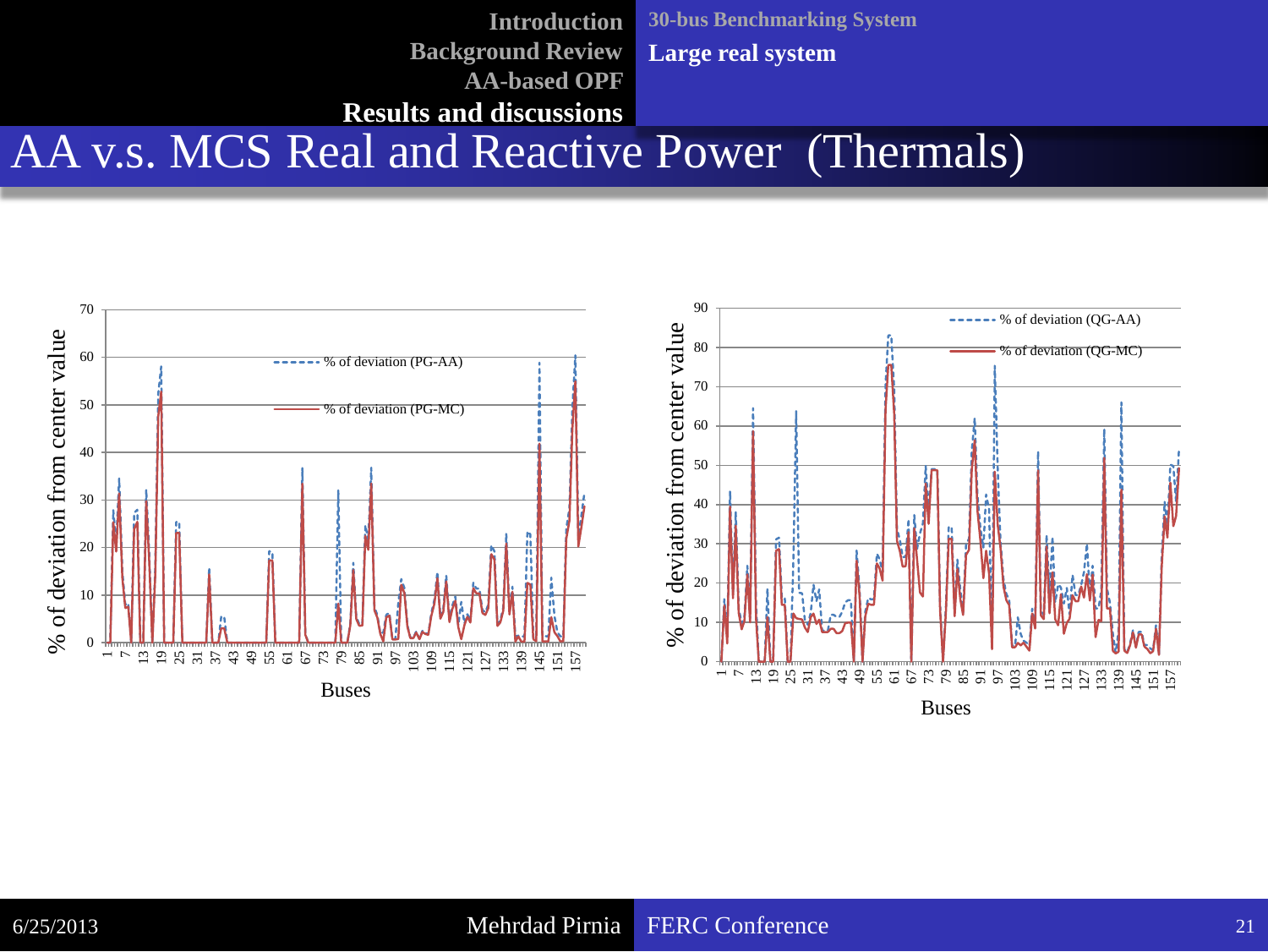

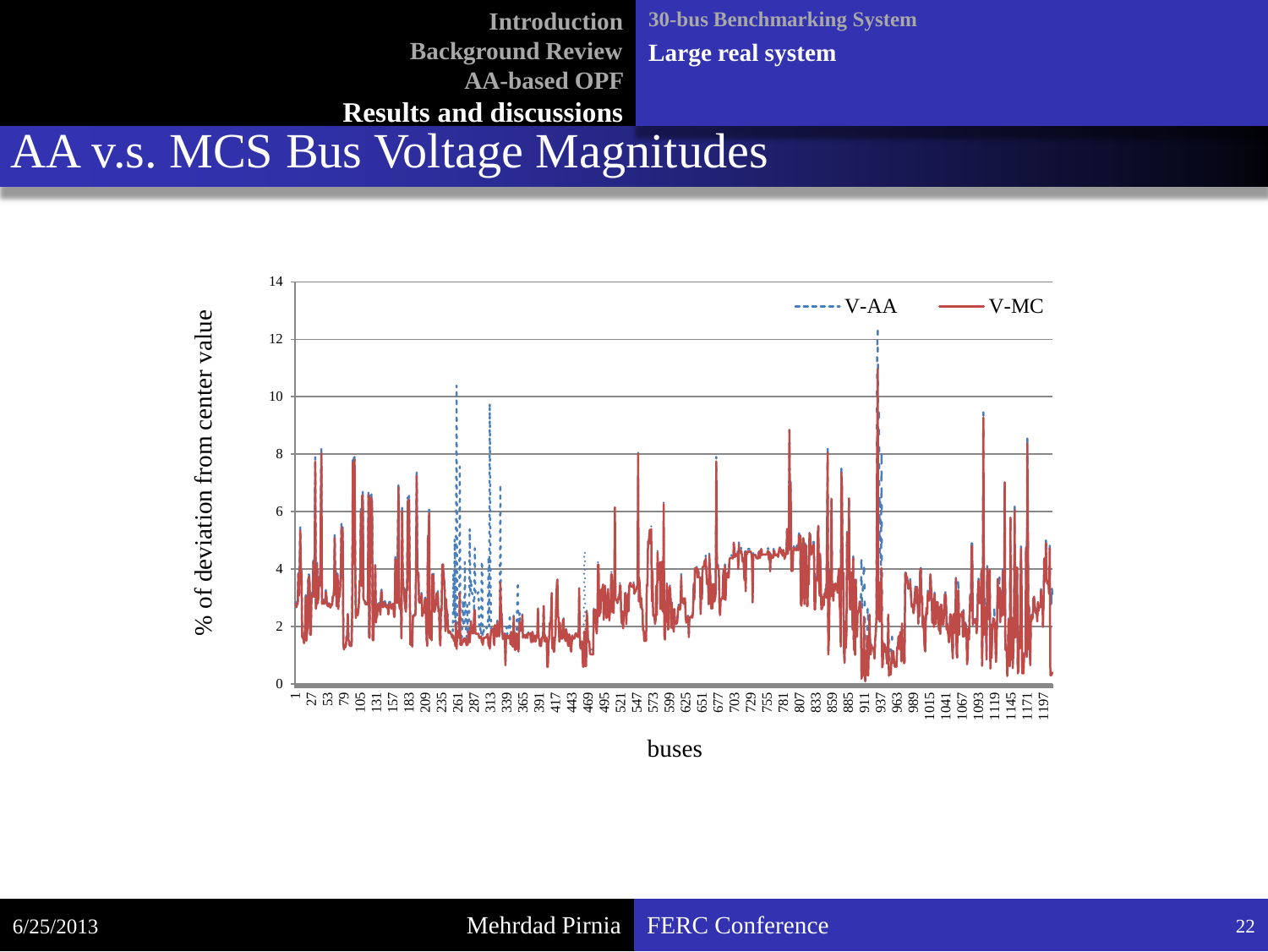Results: Thermal Generators' output range **30-bus Benchmarking System Large real system Introduction Background Review AA-based OPF Results and discussions** 

| <b>Total Thermal Reserve</b> | <b>AA-based Method</b><br>(GW) | <b>MCS-based Method</b><br>(GW) | <b>% of Error</b> |
|------------------------------|--------------------------------|---------------------------------|-------------------|
| <b>Maximum</b>               | 143.9                          | 142.6                           | 0.91%             |
| <b>Minimum</b>               | 131.1                          | 128.2                           | 2.21%             |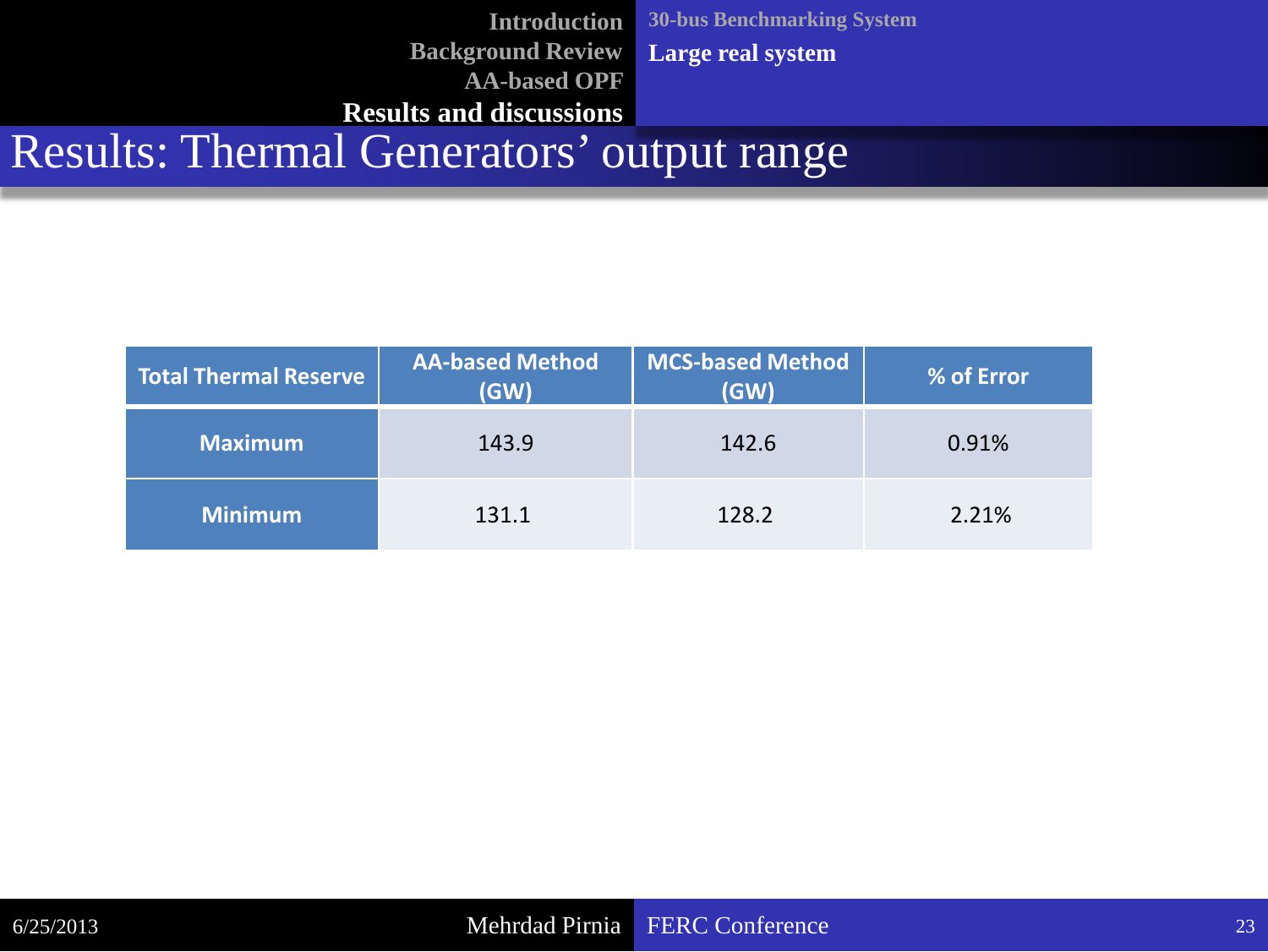### Future Work

- Develop a computationally efficient and numerically accurate AAbased model to solve the stochastic UC model with intermittent sources of energy such as wind and solar.
- Provide a detailed comparison of the AA-based solution with the other available solutions such as MCS in regards to its computational efficiency and numerical accuracy.
- Use AA-based method to develop local marginal price intervals, due to uncertainties in the system.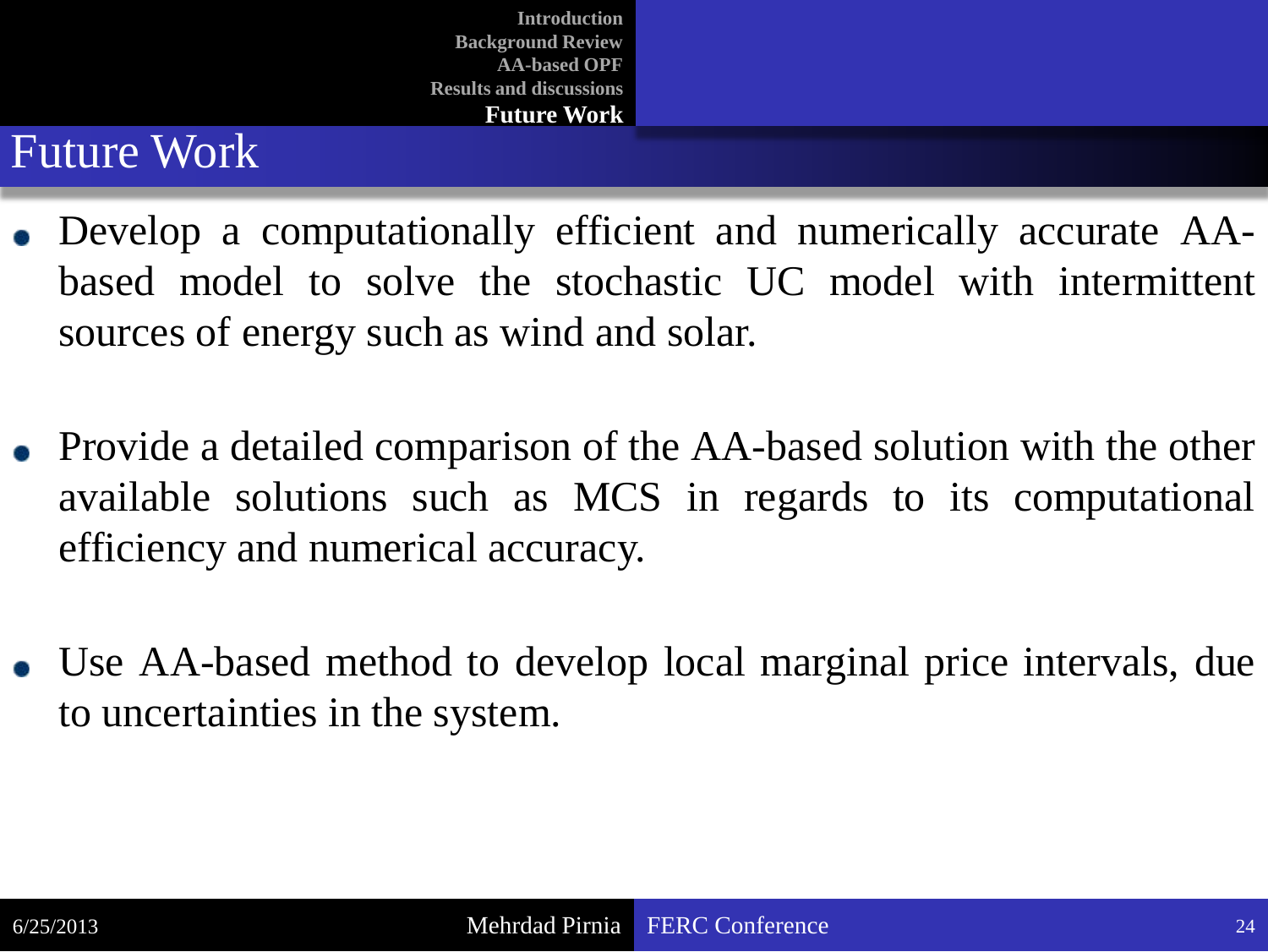# Thanks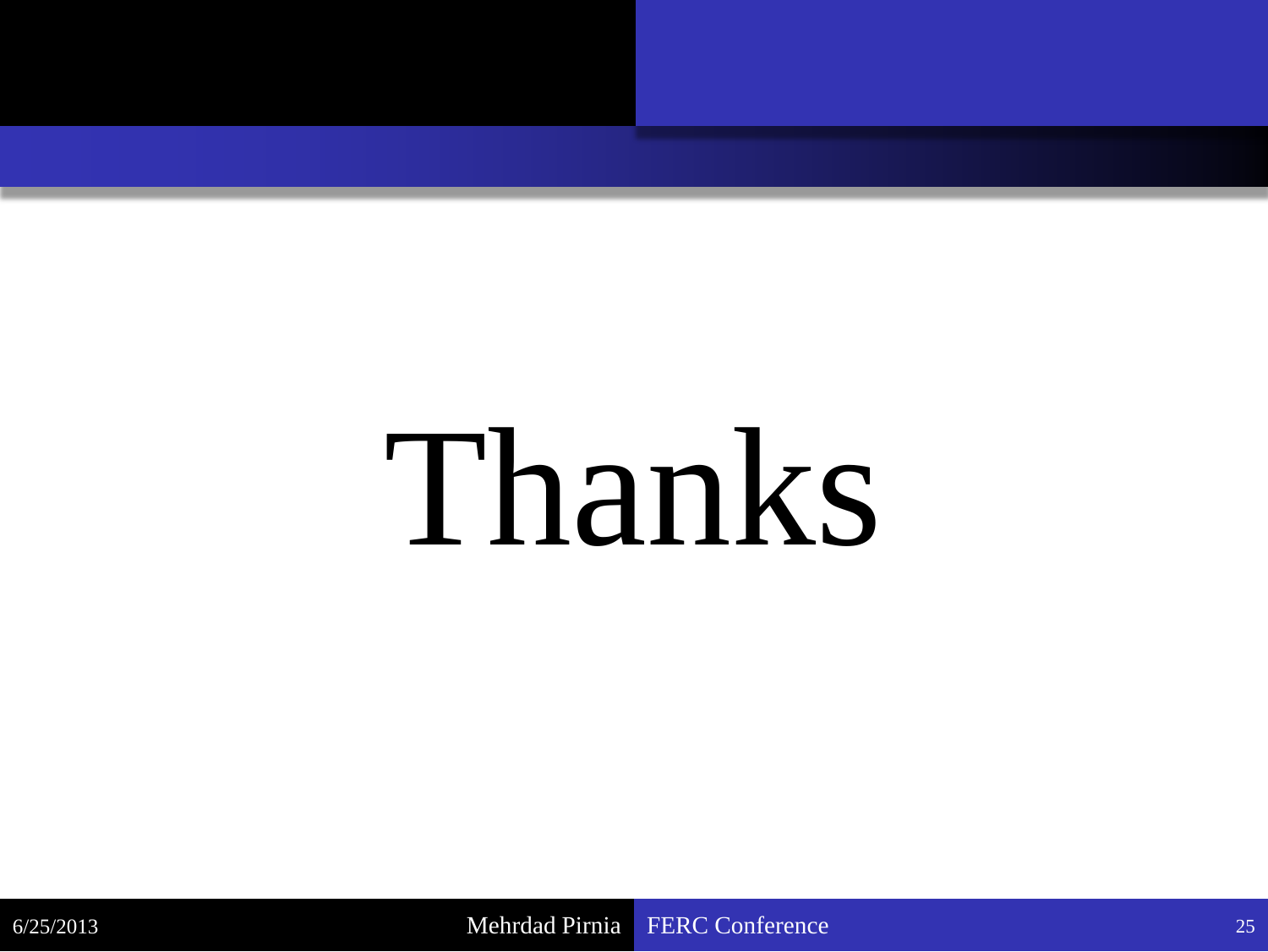### Research Papers/ Publications from this work

- [1] M. Pirnia, C. Canizares and K. Bhattacharya, "Revisiting the Power Flow Problem Based on a Mixed Complementarity Formulation Approach", *IET Generation, Transmission & Distribution ,*2013.
- [2] M. Pirnia, C. Canizares and K. Bhattacharya, A. Vaccaro, "An Affine Arithmetic Method to Solve the Stochastic Power Flow Problem Based on a Mixed Complementarity Formulation" ,2012 IEEE Power & Energy Society Annual General Meeting, San Diego, USA.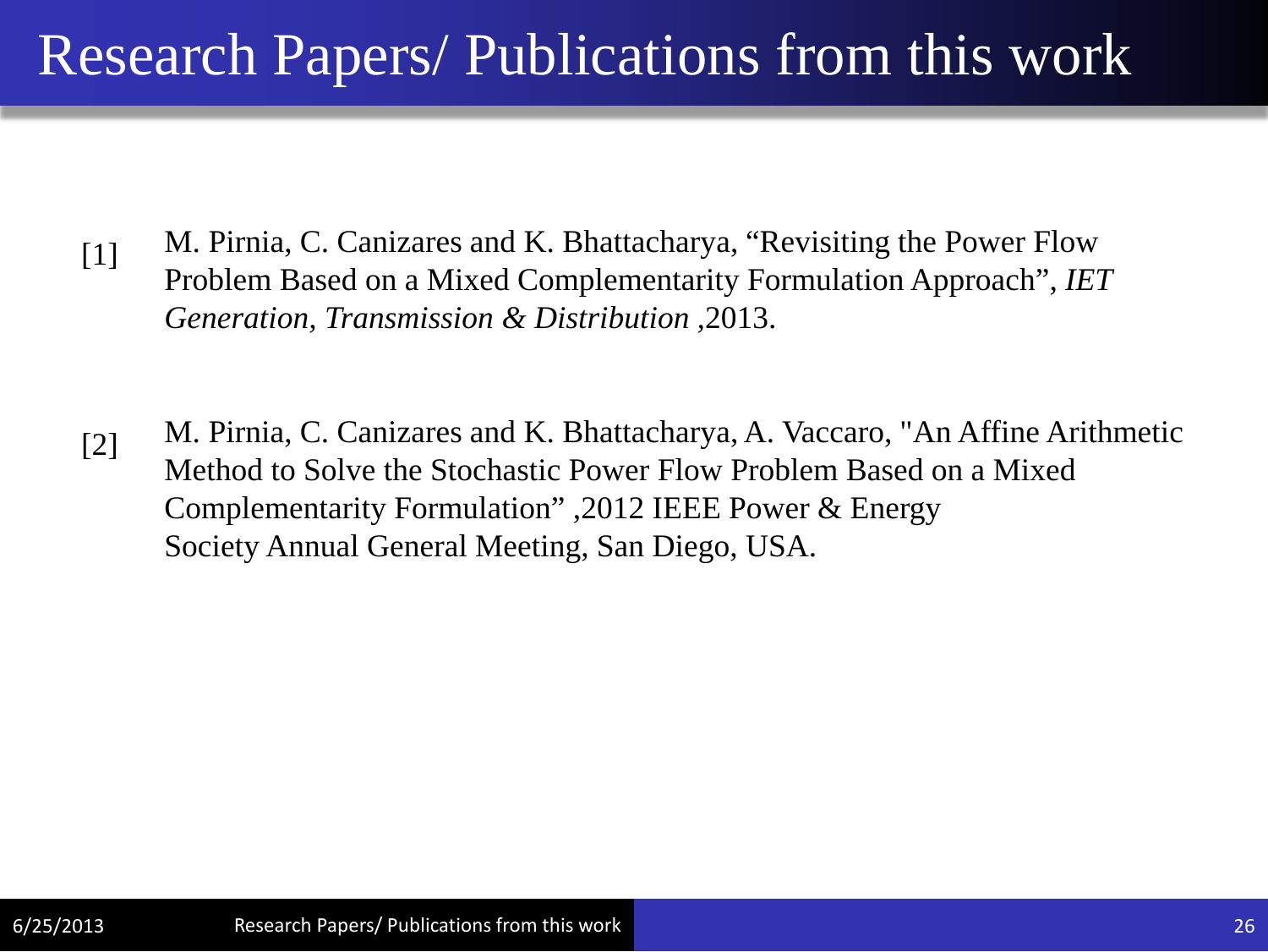# Jacobian-Based Sensitivity Analysis

$$
f(x, p) = 0
$$
  

$$
\frac{\partial f(x_0)}{\partial x} dx + \frac{\partial f(x_0)}{\partial p} dp = 0
$$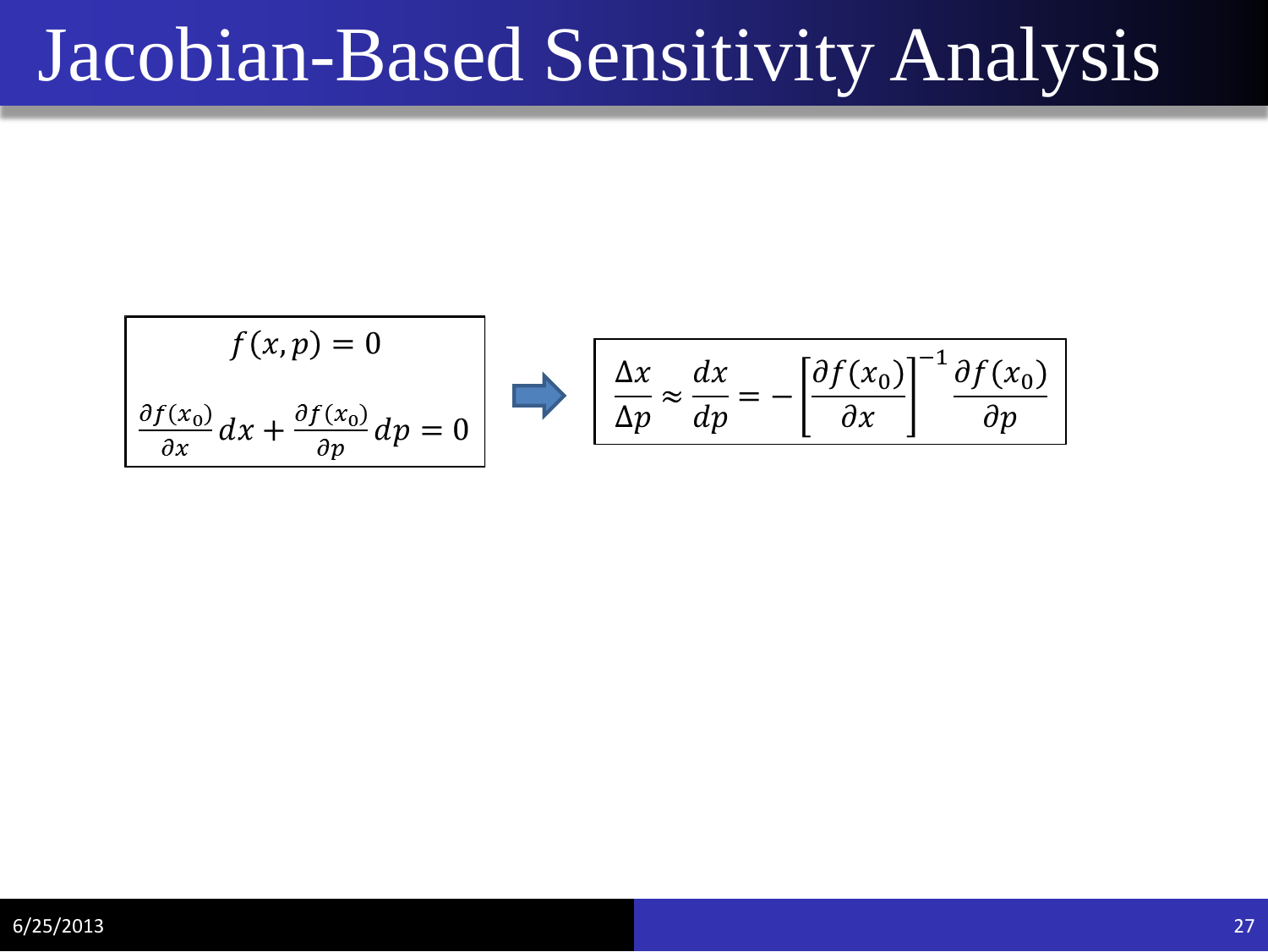# Chebyshev Approximation

- An approximation that minimize the maximum absolute error.
- If f is a bounded and continuous function from some closed and bounded interval  $I = [a, b]$ , then  $\overline{\phantom{a}}$ the Chebyshev approximation is  $\alpha x + \zeta$

$$
\alpha = \frac{f(b)-f(a)}{b-a} = f'(u)
$$

 $\zeta$  is such that  $\alpha u + \zeta = (f(u) + r(u))/2$  $\blacksquare$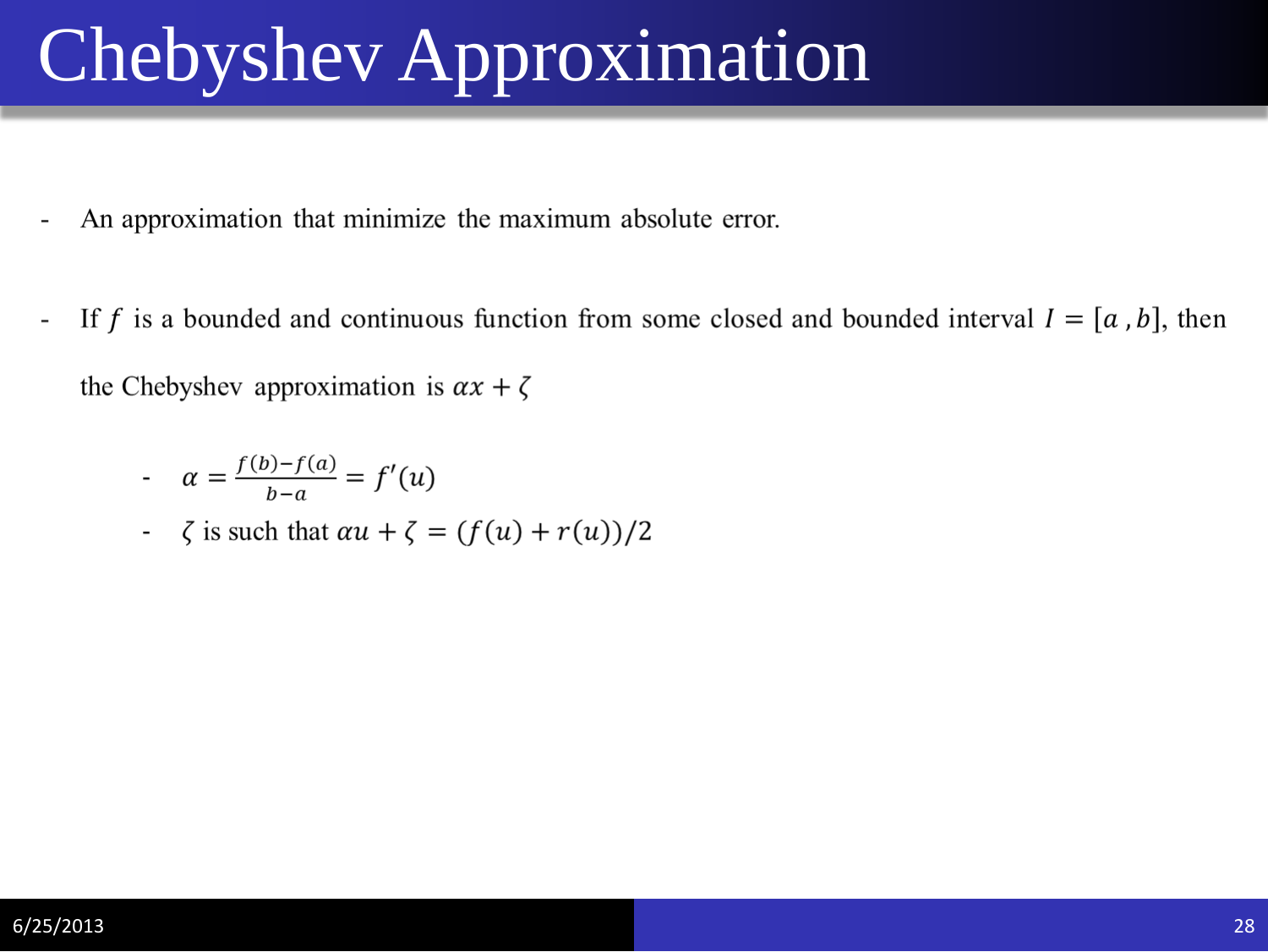## AA-Based PF Formula

Affine Current Calculations:  $\tilde{l} = Y |\tilde{V}|$  $\tilde{l} = (G + iB)(\tilde{e} + i\tilde{f})$  $\tilde{l}_r = G\tilde{e} - B\tilde{f}$  $\tilde{l}_{im} = G\tilde{f} + B\tilde{e}$  $\tilde{l}_{r_i} = I_{r_{i,0}} + \sum_{i \in N} I_{r_{i,j}}^{\ P} \varepsilon_{P_j} + \sum_{i \in N} I_{r_{i,j}}^{\ Q} \varepsilon_{Q_j}$  $\forall i, j \in N$  $\tilde{I}_{im_i} = I_{im,0} + \sum_{i \in N} I_{im_{i,j}^r} \varepsilon_{P_j} + \sum_{i \in N} I_{r_{i,j}^o} \varepsilon_{Q_j}$  $\forall i, j \in N$  Affine Real and Reactive Power calculation:  $P_{i,0} = e_{i,0} I_{r_{i,0}} + f_{i,0} I_{im_{i,0}}$  $Q_{i0} = f_{i0} I_{r_{i0}} - e_{i0} I_{im_{i0}}$  $P_{i,j}^P = e_{i,0} I_{r_{i,j}}^P + I_{r_{i,0}} e_{i,j}^P + f_{i,0} I_{im_{i,j}}^P + I_{im_{i,0}} f_{i,j}^P$  $Q_{i,j}^P = f_{i,0} I_{r_{i,j}}^P + I_{r_{i,0}} f_{i,j}^P - e_{i,0} I_{im_{i,j}}^P - I_{im_{i,0}} e_{i,j}^P$  $P_i^T = \sum_i |e_{i,j}^P| \sum_i |I_{r_{i,j}}^P| + \sum_i |f_{i,j}^P| \sum_i |I_{im_{i,j}}^P|$  $Q_i^T = \sum_j |f_{i,j}^P| \sum_j |I_{r_{i,j}}^P| - \sum_j |e_{i,j}^P| \sum_j |I_{im_{i,j}}^P|$  $\widetilde{P}_i = P_{i,0} + \sum_i P_{i,j}^P \, \varepsilon_{P_j} + \sum_i P_{i,j}^Q \, \varepsilon_{Q_j} + P_i^T \varepsilon_{T_i}$  $\widetilde{Q_i} = Q_{i,0} + \sum_i Q_{i,j}^P \, \varepsilon_{Q_j} + \sum_i Q_{i,j}^Q \, \varepsilon_{Q_j} + Q_i^T \varepsilon_{T_i}$